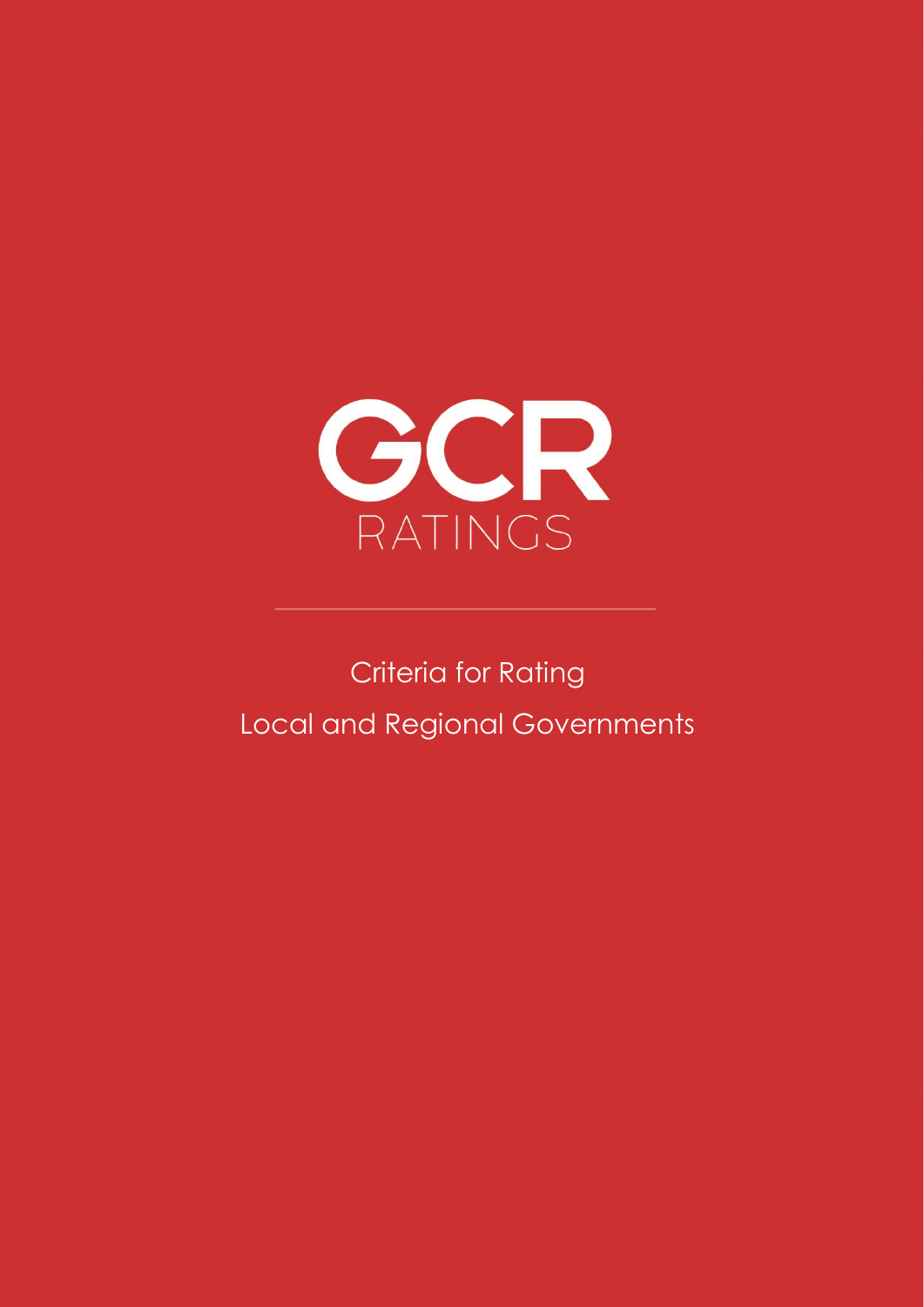# Table of Contents

| <b>Scope of the Criteria</b>              | 3  |
|-------------------------------------------|----|
| <b>Summary of the Criteria Changes</b>    | 3  |
| An Overview of the Ratings Framework      |    |
| <b>Component 1: Operating Environment</b> | 5  |
|                                           |    |
| <b>Component 2: Business profile</b>      | 7  |
|                                           |    |
|                                           |    |
|                                           |    |
| <b>Component 3: Financial profile</b>     | 14 |
|                                           |    |
|                                           |    |
| <b>Component 4: Comparative Profile</b>   | 21 |
|                                           |    |
|                                           |    |
| <b>Final Rating Adjustment Factors</b>    | 22 |
|                                           |    |
|                                           |    |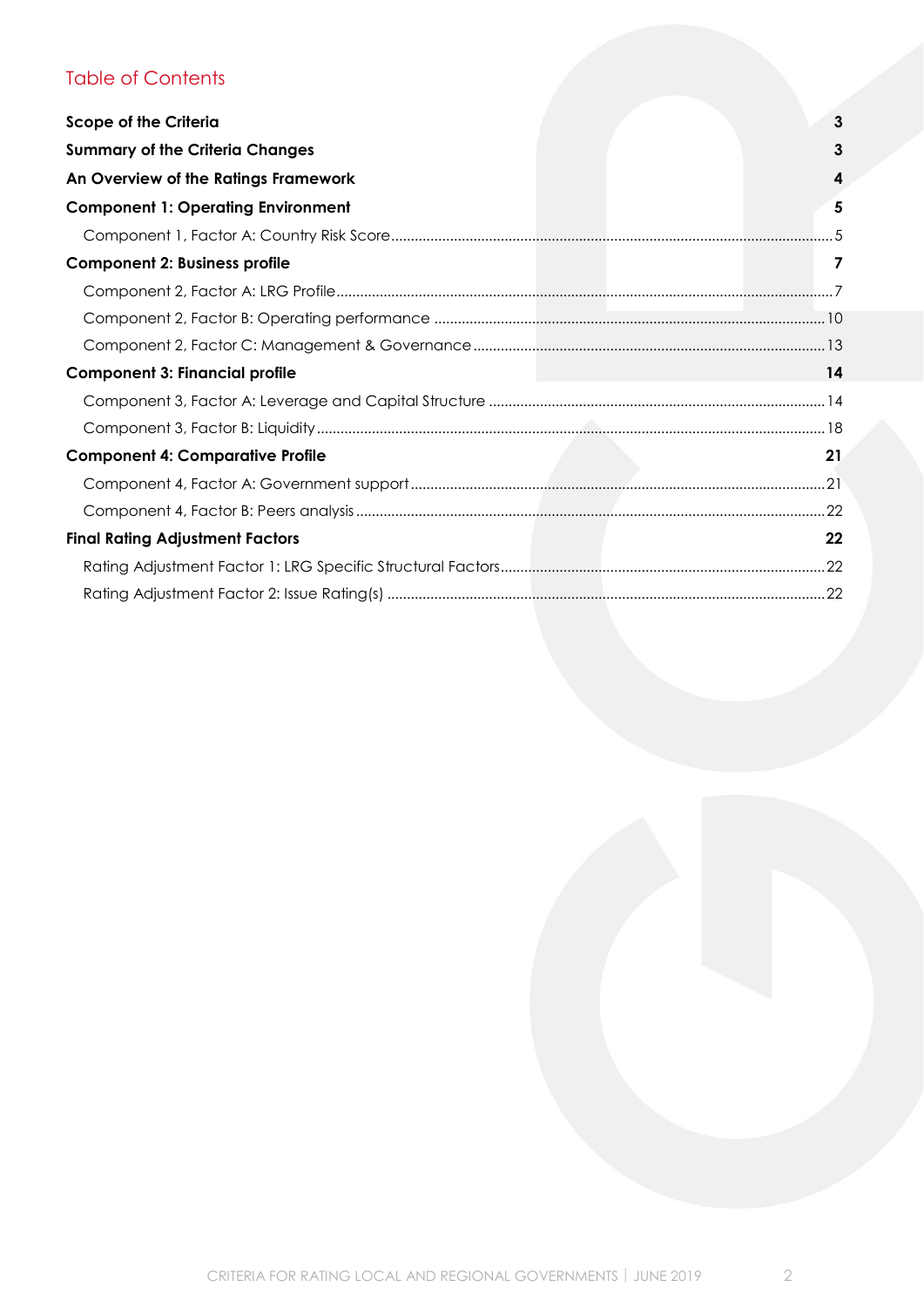# <span id="page-2-0"></span>**Scope of the Criteria**

1. The criteria titled '*Criteria for Rating Local and Regional Governments*' ("LRG Criteria"), is intended to illustrate the broad rating guidelines that GCR Ratings ("GCR") follows when according a rating to a local or regional government ("LRG"). GCR defines LRGs as government entities possessing revenue raising capacity that are responsible for the administration of public policy for a given jurisdiction. These include metropolitan councils, local municipalities (of all sizes), district councils and state governments. Certain municipal agencies that are fundamentally intertwined to the functioning of an LRG, and would not have an independent function outside of the LRG, may also be assessed under this criteria (this would apply mainly to entities that receive all of their income as a transfer from the LRG, [Rating Adjustment](#page-21-2)  [Factor 1: LRG Specific Structural Factors,](#page-21-2) p[.22\)](#page-21-2). However, water and electricity utility companies and other privatised public service companies that maintain an independent transactional relationship with their customers, even if wholly owned by the LRG are not covered by this criteria. Such companies will be analysed under the [Criteria for Rating Corporate Entities,](http://gcrratings.com/criteria) although the analysis, particularly in the areas of governance and support, may draw substantially from the principles discussed in this methodology.

# <span id="page-2-1"></span>**Summary of the Criteria Changes**

- 2. GCR's LRG Criteria continues to evaluate the susceptibility to default on senior unsecured obligations (primarily borrowings). In this respect, this criteria is based on the fundamentals used in the last updated criteria titled 'Global Master Criteria for Rating Public Entities, updated February 2018', while also incorporating a new approach to the analysis of LRGs. However, given the more limited scope of the Criteria, GCR is retiring its *Global* C*riteria for Rating Water Utilities, updated February 2018,* and the *Global Criteria for Rating Power Utilities, released October 2017*. Both water and power utilities will be rated under the new [Criteria for Rating Corporate Entities.](http://gcrratings.com/criteria)
- 3. The GCR Ratings Framework criteria details analysis applicable to group ratings, management and governance, and country risk, all of which have application across the majority of GCR issuer credit ratings. The application of this criteria to the LRG context, taking into account their unique nuances impacting LRGs, is explained throughout this criteria.
- <span id="page-2-2"></span>4. The revised framework also lays out a more detailed foundation for rating debt instruments (see [Rating](#page-21-3)  [Adjustment Factor 2:](#page-21-3) Issue Rating(s), p[.22\)](#page-21-3). Senior unsecured obligations are typically rated in line with the issuer rating, unless there are some statutory or regulatory peculiarities. Subordinated debt is notched down from the issuer rating, including or excluding external support, depending on the various contractual or statutory factors detailed within the notes. Secured debt ratings are conducted under the [Global Summary Structurally Enhanced Corporate Bonds Rating Criteria, updated November 2018.](http://gcrratings.com/criteria)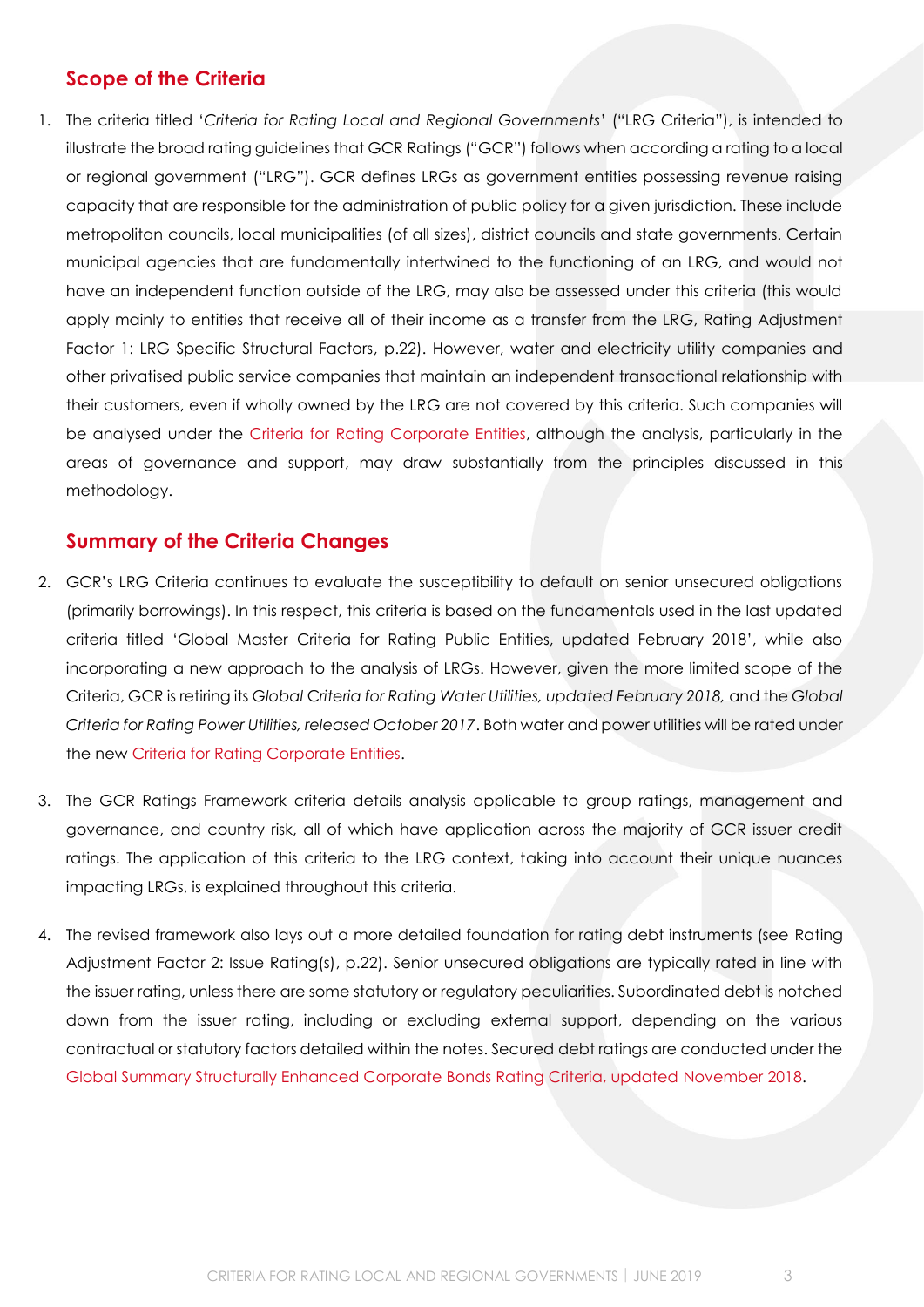# **An Overview of the Ratings Framework**

- 5. In order to improve the comparability and transparency of the ratings, GCR has adopted a framework (see [below\)](#page-3-0) with publicly available scoring for the major rating components. The goal is to provide stakeholders (issuer, investor, regulator, counterparty etc.) with a view of each of the major rating drivers and ultimately what factors may change the ratings in the future.
- 6. GCR has adopted four major rating factors (operating environment, business profile, financial profile and comparative profile), which are broken down into major components, with a positive or negative score assigned to each. The accumulation of the scores determines the GCR Risk Score, which is translated using the GCR Anchor Credit Rating Evaluator (ACE) and then using the final adjustment factors into issue(r) credit ratings.

<span id="page-3-0"></span>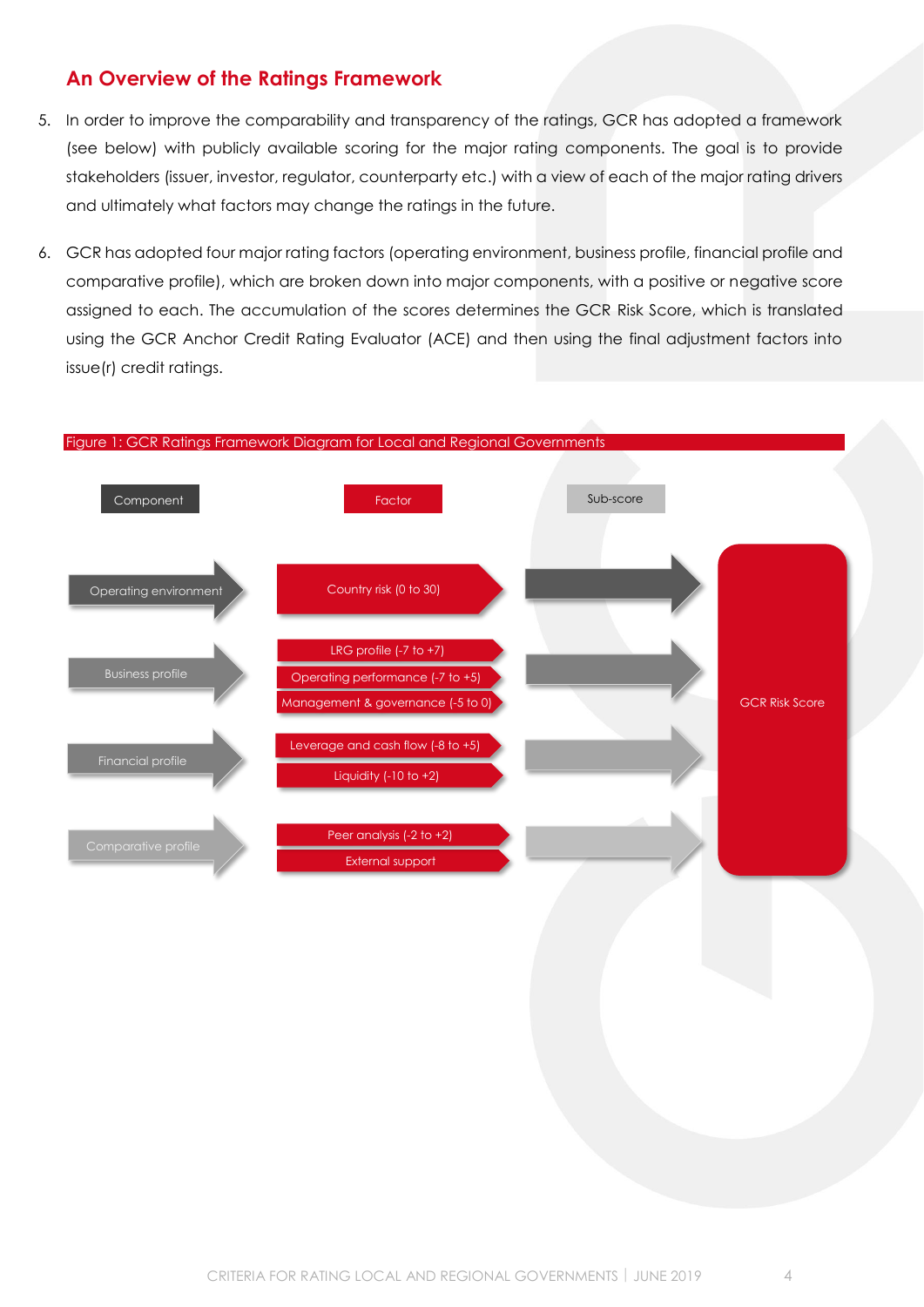# <span id="page-4-0"></span>**Component 1: Operating Environment**

# <span id="page-4-1"></span>Component 1, Factor A: Country Risk Score

7. The core of the GCR Rating Framework is based on GCR's opinion that the operating environment frames the creditworthiness for all rated entities. This contention is amplified in the case of public entities where the dynamics are likely to be a direct reflection of the overall operating environment in a country. While LRGs may have substantial operating independence, this independence is framed within the overarching legislative environment of a country. Thus, to the extent that LRGs can levy taxes and fees on its residents, it is only because there is legislation **(0 TO 30: 30 BEST)**

### **Operating Environment**

#### **Factor A: Country Risk (0 to 30)**

- GDP Per Capita
- World Bank Governance **Indicators**
- WEF Competitiveness Scores
- Adjustments

### **Adjustments**

- Depth of legislation
- Accounting standards
- Oversight bodies
- Political interference
- General

at the National Government level that permits it. Where tariffs and fees are set by the LRG, the determination will almost always be based on a formula provided by the National Government or be subject to some oversight by a National Government appointed regulatory body.

- 8. However, the relationship flows both ways. It can be argued that the economic performance of a country is really only a consequence of the cumulative economic performance of the LRGs within that country. Similarly, social trends in a country will be a reflection of the legislation and targets set at the National Level on the one hand, but completely reliant on the implementation at the LRG level.
- 9. On another level, the strengths or challenges within a country are likely to be even more apparent at the LRG level. Factors such as governance capacity, strength of legislation, compliance with best management practices or, on the negative side; lack of enforcement, weak management, and high levels of wastage, that are observed at the national level will often be more prevalent at the Local Government level. Accordingly, GCR considers the operating environment for LRGs to largely be indistinguishable from the operating environment of the National Government.
- 10. As a consequence, whereas the country risk analysis contributes the largest component of the underlying risk score for the GCR rating methodology, the impact has been doubled for LRGs, replacing the sector risk score. Thus, country risk is scored between very low (0) and very high (30) for an LRG. In line with GCR's ratings framework, the Country risk scores are determined as per the global Country Risk Criteria published [here.](http://gcrratings.com/criteria)
- 11. Notwithstanding the above, GCR does recognise that there are other factors that may support or impede the overall creditworthiness of LRGs within a country. To account for these factors, GCR will make positive (+1) or negative (-1) adjustments to the doubled country risk score, based on whether they are perceived to be strengths, weaknesses or neutral. A positive adjustment may be used to moderate the impact of negative adjustments, but typically an LRG will not be able to achieve a risk score above the doubled country risk score.
- 12. **Depth of Legislation**: Transparent legislation is key to assessing an LRG's creditworthiness. GCR considers robust legislation to be legislation that most appropriately reflects the operating conditions in the environment, enables the LRG to fulfil its key responsibilities and provides sufficient flexibility to respond to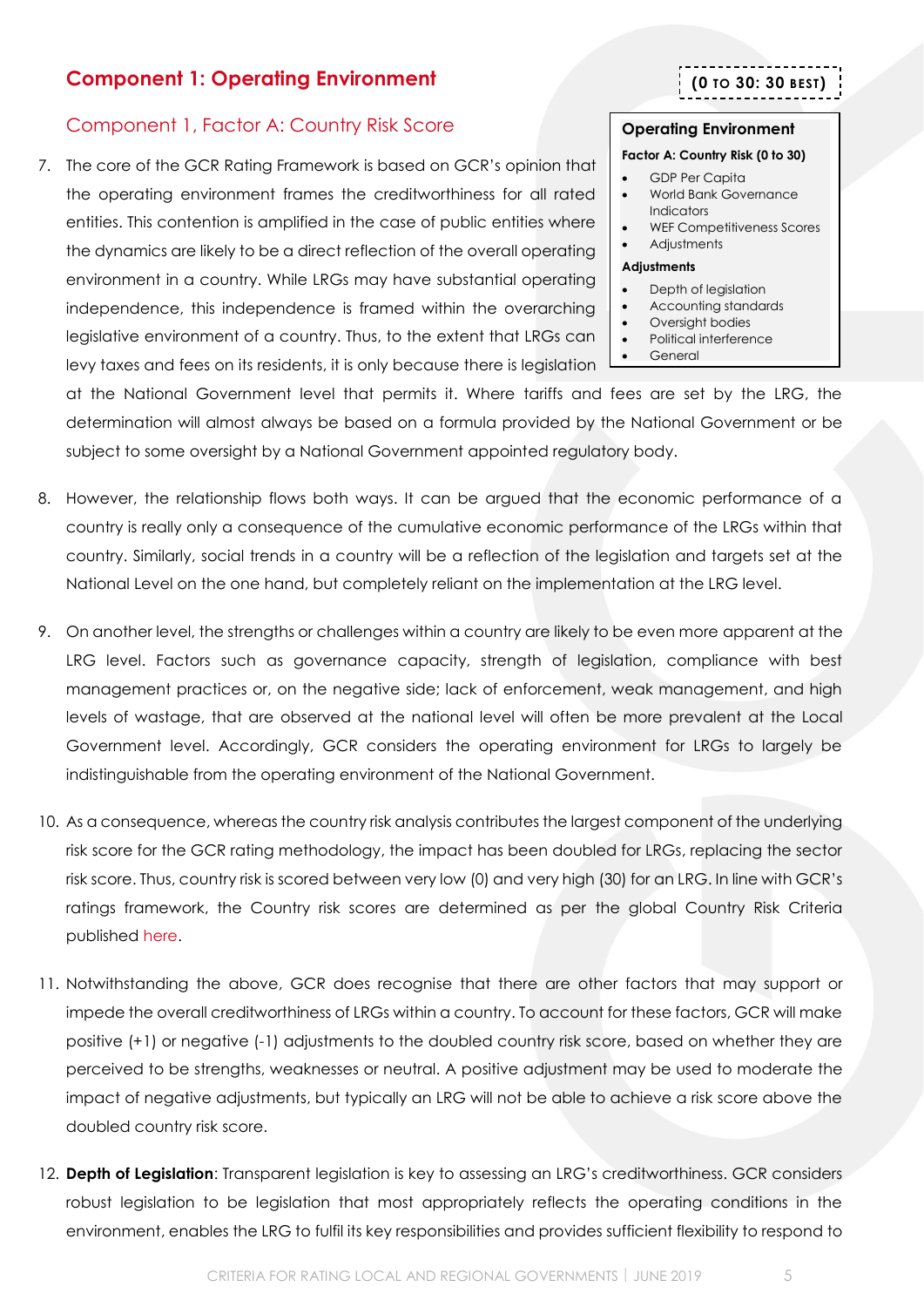changing demands and financial circumstances. The transparency of legislation supports creditworthiness as it clearly outlines the rights and obligations of all parties to a financial transaction, and particularly the resolution of disputes. No matter the quality of legislation, transparency is critical for investors to make an informed financial decision. Legislation should be easily accessible and clearly define the role of an LRG, as well as its sources of income and access to capital. Where the legislation is difficult to identify and the exact role of LRGs is opaque, a negative adjustment will typically be made.

- 13. **Accounting standards**: For entities to enjoy the wide access to funding of financial markets, they should employ detailed accrual-based accounting standards that clearly reflect, not only the income of an LRG, but also its assets and liabilities. GCR will generally make a negative adjustment to the risk score where the accounting system for LRGs does not meet the necessary rigor (such as for many municipalities in developing countries where cash-based accounting is employed).
- 14. **Oversight bodies**: GCR also considers the scope and effectiveness of higher-tier government and statutory bodies in ensuring that LRGs comply with all necessary legislation and meet specific performance objectives. Where these are not met, the oversight body will usually highlight the shortfall, thus providing a critical source of information to the market. The presence of strong oversight bodies also evidences a commitment from the National Government to ensuring that best practices are implemented and performance metrics are met, while the absence of oversight is often associated with various levels of dysfunction.
- 15. **Political interference**: Political interference is negatively considered as it distorts the incentives of the LRG's management and will often prevent the LRG from pursuing the best course of action for the organisation. Such interference may arise in numerous ways, but is typically carried out through the appointment or removal of specific municipal officials, or the withholding/granting of cash transfers. Conversely, political independence is demonstrated when the management of an LRG is able to pursue the most appropriate course action for the LRG, without regard for potential conflicts with higher level of government or for immediate political consequences.
- 16. **General performance of LRGs**: GCR may negatively adjust the country risk score where there are factors that are evident across the subnational sector that detract from its creditworthiness. Such factors would include widespread dysfunction in management across the sector, pervasive financial challenges and rising social tensions. Positive adjustment factors are less common but may be associated with particularly strong levels of service delivery or robust financial position (amongst others).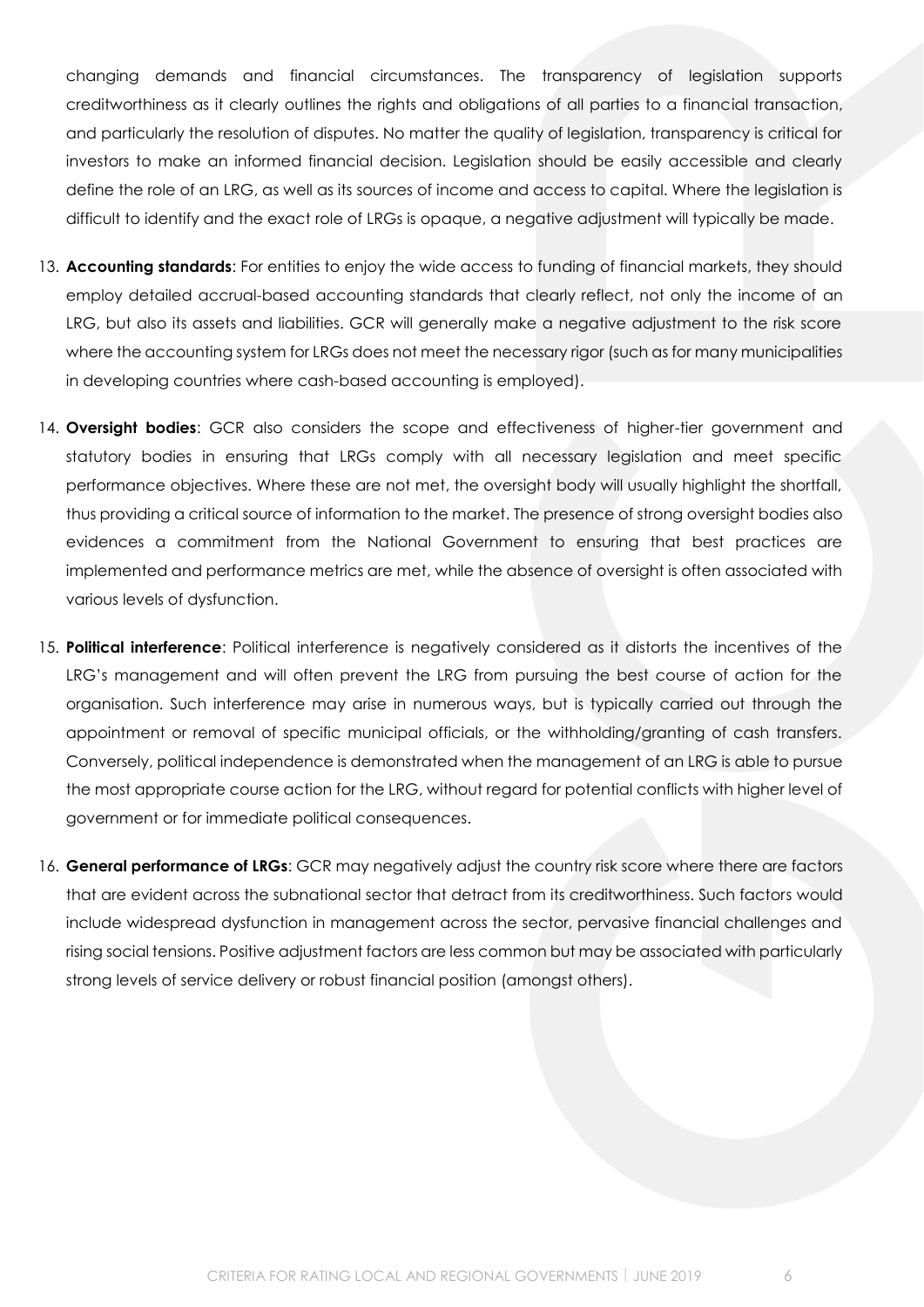# <span id="page-6-0"></span>**Component 2: Business profile**

17. The creditworthiness of an LRG is closely related to its size, economic diversification, social structure and its importance within the larger country context. Size and diversity are closely related concepts for LRGs because larger population groupings are generally associated with increased economic activity and thus greater GDP. The economies in such areas tend to be more diverse, as the larger populations allow for greater specialisation. This in turn may attract migration into a city (both skilled and unskilled), which could further stimulate economic growth and development. Larger cities, with highly diverse economies and a relatively wealthy population, that contribute significantly to the overall economic health of a country will generally achieve higher risk scores.

# **(-19 TO 12: 12 BEST)**

### **Business Profile**

#### **LRG Profile (-7 to +7)**

- **Population**
- Social Structure
- Economic activity
- GDP per capita
- **Infrastructure**

#### **Operating performance (-7 to +5)**

- Income
	- **Expenditure**
- Surplus
- Capital expenditure
- Debtors performance

#### **Management & Governance (-5 to 0)**

- 18. However, for an LRG to really benefit from the advantages that size and diversification offer, the efficiency of operations and quality of planning and implementation must be high. Where this is not the case, large cities can quickly find themselves overwhelmed by the burden of providing services to a rapidly growing population, compounded by a deterioration in infrastructure. Accordingly, to build a holistic LRG profile, GCR combined an assessment of its inherent strengths and weaknesses, with an analysis of operating performance. GCR primarily assesses the efficiency of operations and the reliability of implementation by analysing and comparing various income and expenditure metrics, as well the attainment of pre-agreed key performance indicators.
- 19. The subnational sector is structured differently in different countries and each level of local government will have its own unique obligations and challenges. It is only through analysing of the functions demanded of the LRG, against the resources and authority provided by the National Government, that a proper assessment of the impact the legislated structure would have on the potential creditworthiness (or lack thereof) of each layer of local government can be made. Where there appears to be structural conflicts within the makeup of an arm of local government, GCR will make negative adjustments to the risk score. Such an example could arise where an LRG is tasked with developing fixed infrastructure, but is not provided with sufficient grants from the National Government and is prohibited from pledging any existing cash flows against debt funding, thus impeding its ability to raise funding from the private sector.

### <span id="page-6-1"></span>Component 2, Factor A: LRG Profile

20. GCR's LRG profile assessment is based on a series of qualitative factors that are meant to ascertain the robustness of a LRG's economic diversity, population composition, income strength and the quality of management/ governance relative to LRGs in the same country/ region. LRG profile is the first entity specific score based on a scale, from 'very low' (-7) to 'high' (+7) using the five (5) sub factors below as guidance. Each should be benchmarked to peers both locally and globally and no single factor is meant to be more important than the other. Rather the competitive position is an overall assessment reflecting

**(-7 TO 7: 7 BEST)**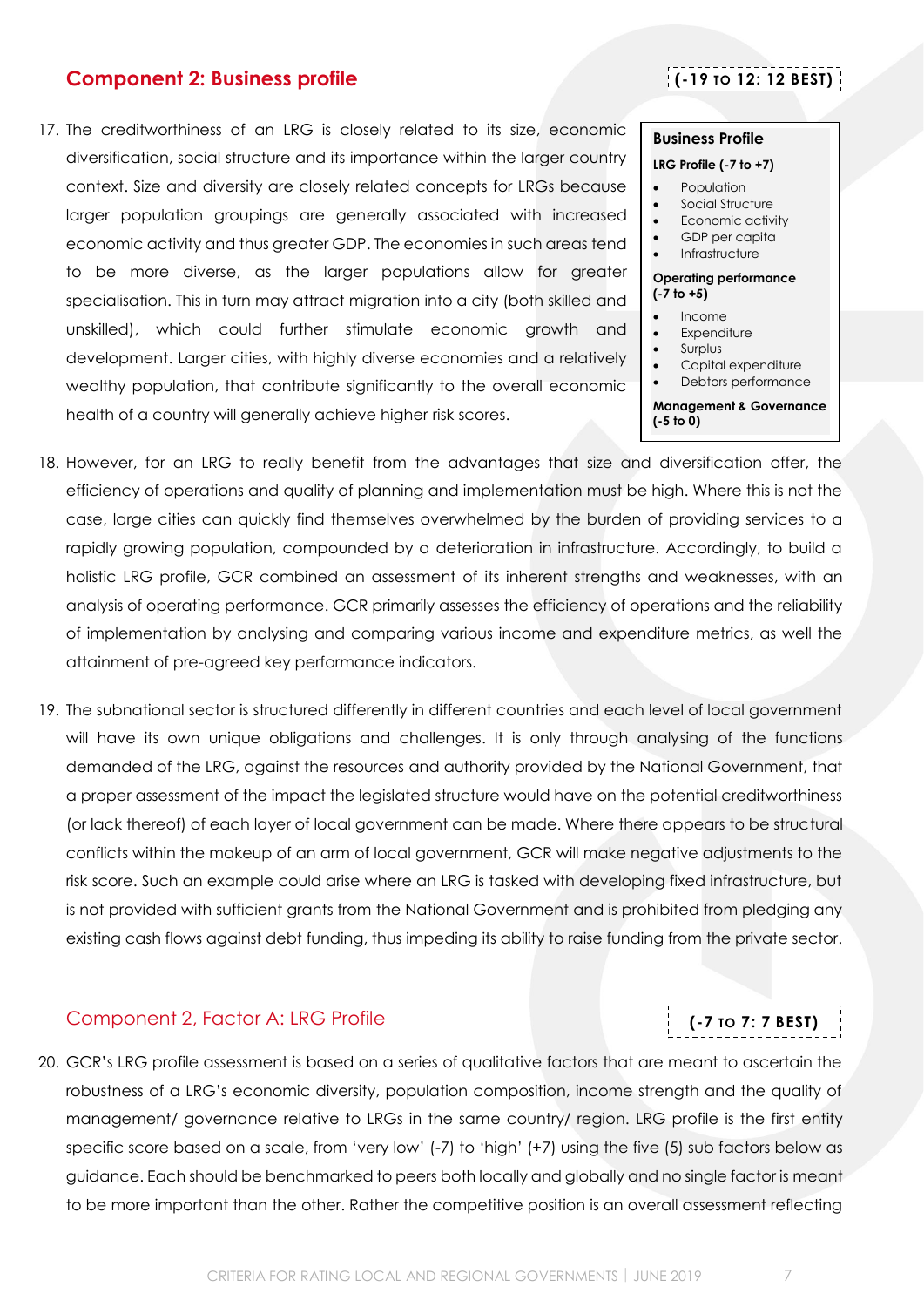GCR's opinion of those factors (or lack thereof) that would likely contribute to the LRG's financial stability through economic cycles.

- 21. **Population**: LRGs that have larger populations are generally considered to be stronger entities. From the municipality's perspective it is the greater number of households and businesses that provides the necessary underpin for growth in rates and taxes, as well as the utilisation of the services it provides. Aside from internal considerations, municipalities that are home to a larger portion of the population are likely to be considered more important to the National Government. GCR will utilise the results of the most recent national census to measure population size. However, certain assumptions or adjustments may be added to the raw data to account for the time lag from the last census, or where there are high levels of migration.
- 22. **Social structure**: GCR's analysis of the demographic composition provides a more nuanced view of the population. Although large populations provide a strong base for economic activity, they can also be a substantial drain on an LRG's resources. Accordingly, GCR assesses the socio-economic status of an LRG, by taking into account the level of economic development, access to basic services, communication and housing, as well as the population growth in the area.
- 23. This is particularly important in emerging or under-developed economies, where LRGs are often confronted with the dual challenge of having a significant portion of the population who are indigents and do not contribute to income through rates and taxes, and at the same time have to shoulder the substantial costs of providing social services and infrastructure for this population group. GCR's assessment of social structure will largely be based on data published by the statistical authorities in the jurisdiction under review. Key statistics in this regard include access to housing, electricity, water and sanitation, as well as the education levels and will be assessed relative to other LRGs, as well as against published internal targets.
- 24. **Economic activity**: GCR's assessment of economic activity considers both the size of the local economy and its diversification. Size and diversification provide an important buffer against economic downturns in that overall income in large diverse municipalities is likely to be less volatile than in smaller municipalities that have a high dependence on a single industry or source of income. Being an important administrative centre for government operations and services is considered an advantage, as it helps underpin a level of economic activity. Size is determined both by the absolute quantum of GDP generated in the LRG (where available), as well as the estimated proportion of national GDP the LRG's economy comprises. Economic diversification metrics are also often published along with general GDP figures and can be used for GCR's assessment. Nevertheless, even without reliable statistics, GCR will make diversification assumptions based on the observed presence of manufacturing enterprises, warehousing, retail destinations, educational facilities, and government offices and institutions.
- 25. **GDP per capita**: GDP per capita is used to measure the relative wealth of an LRG by comparing its economic output to the population. LRGs with relatively wealthier populations are likely to be financially stronger. This is because wealthier populations are likely to consume more of the services provided by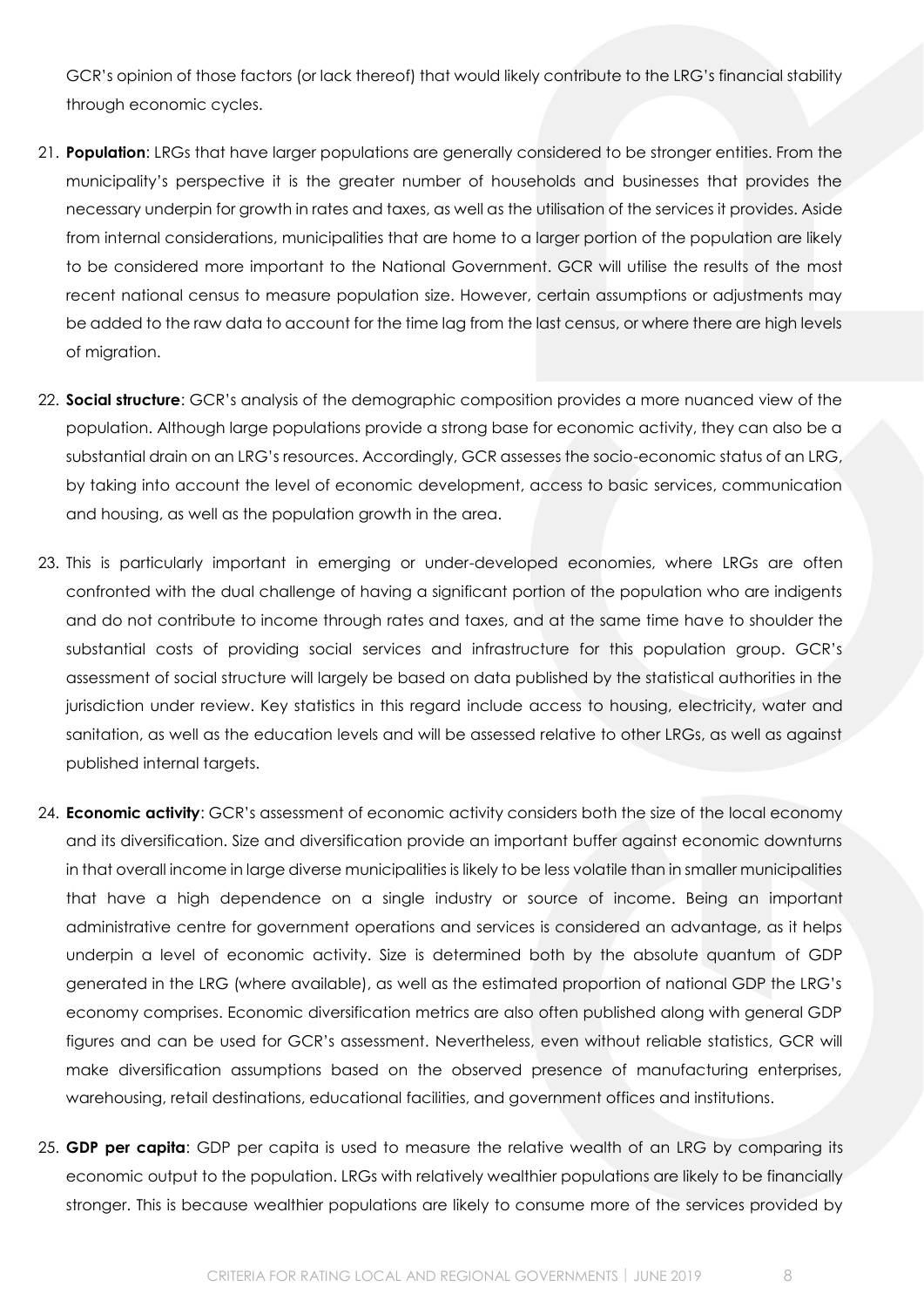LRGs, while property prices, and thus the rates and taxes charge, are likely to be higher. Moreover, to the extent permitted by law, the LRG will likely have more scope to increase rates, tariffs and other charges in times of necessity. Where GDP per capita figures for a particular LRG is not available, GCR will rank the likely population wealth relative to the broader country based on observed assumptions.

26. **Infrastructure**: GCR considers a well-developed, modern infrastructure to be an indication of a highly functioning municipality. Having a more developed infrastructure benefits LRGs in two ways. Firstly, an extensive infrastructure is necessary to facilitate robust economic activity and high standards of living within the jurisdiction, with the associated benefits of increasing taxes and services income. Secondly, municipalities with well-maintained existing infrastructure are likely to face lower capital development cost pressures going forward.

| Table 1: LRG profile |              |                                                                                                                                                                                                                                                                                                                                                                                                                                                                                                                                                                                                                                                                                                                  |
|----------------------|--------------|------------------------------------------------------------------------------------------------------------------------------------------------------------------------------------------------------------------------------------------------------------------------------------------------------------------------------------------------------------------------------------------------------------------------------------------------------------------------------------------------------------------------------------------------------------------------------------------------------------------------------------------------------------------------------------------------------------------|
| Score description    | Score        | LRG profile (typical descriptors)                                                                                                                                                                                                                                                                                                                                                                                                                                                                                                                                                                                                                                                                                |
| Highest              | 5 to 7       | Major economic and/or political centre of the country, as well as being considered an<br>international 'Gateway' city. LRG accounts for more than 10% of the country's GDP. Highly<br>diverse economy with the proven ability to attract both local and global businesses. Large<br>population that continues to attract national and international migrants. Strong GDP per<br>capita by global standards, combined with a high standard of living for residents and<br>minimal social challenges. Extensive modern fixed infrastructure throughout the LRG.                                                                                                                                                    |
| High                 | $2$ to 4     | One of the largest economic and/or political centres of the country. Significant contribution<br>to a country's GDP. Diverse economy with the proven ability to attract new businesses.<br>Large population that continues to attract migrants. GDP per capita and living standards<br>are above the national average, with a lower proportion of population requiring free social<br>services. Extensive fixed infrastructure and typically will house critical national infrastructure.                                                                                                                                                                                                                        |
| <b>Intermediate</b>  | $-1$ to $1$  | Important regional city, with a moderately diverse economy, but may be underpinned by<br>one or more key industries wherein it has a competitive advantage (manufacturing centre,<br>regional government centre, large education institutions). A moderate to large population,<br>with GDP per capita in line with the national average, but may vary. Living standards are in<br>line with the national average, as is the proportion of population requiring free social<br>services. Good fixed infrastructure to support economic activity and higher living standards.                                                                                                                                     |
| Low                  | $-2$ to $-4$ | Average to small municipality as measured by population size and GDP, contributing<br>negligibly to the national GDP. Low levels of economic diversification, with the economy<br>sometimes dependent on a single industry, (such as mining or agriculture), or a single large<br>private sector employer. May evidence a stagnant or slightly declining trend in the<br>population. GDP per capita and living standards below the national average, but may vary.<br>Proportion of the population requiring free social services is above the national average.<br>Fixed infrastructure is sufficient to support economic activity and to support living standards,<br>but there may be signs of deterioration. |
| Lowest               | $-5$ to $-7$ | Small municipality with highly concentrated economy that is in structural decline.<br>Consistently weak management and governance outcomes. Little ability to implement<br>capital expenditure and to deliver services. Sustained deterioration in existing infrastructure.<br>Declining population.                                                                                                                                                                                                                                                                                                                                                                                                             |

*The above boxes highlight typical characteristics of a highest, high, intermediate, low and lowest assessments. It is likely that an entity has one or more characteristic across different boxes. GCR will use analytical discretion to decide what the most pertinent factors for each rated entity are. However, to achieve a stronger score the entity is likely to reflect a number of cumulative strengths. Conversely, any one risk can bring the score down to a weak level.*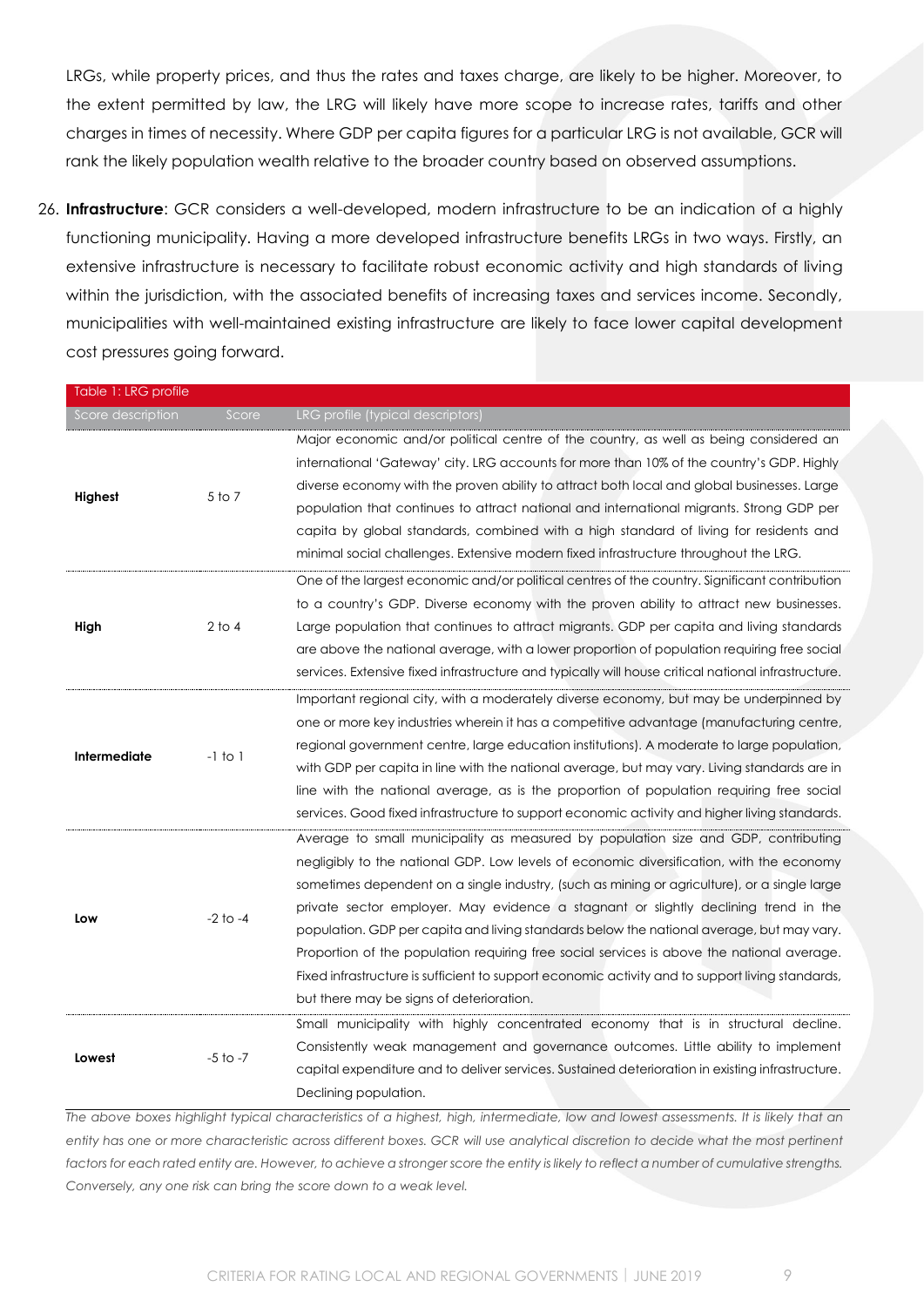### <span id="page-9-0"></span>Component 2, Factor B: Operating performance

# **(-7 TO 5: 5 BEST)**

- 27. Income and expenditure metrics are important in assessing how efficiently an LRG is utilising its financial resources to deliver upon its core mandate, and the sustainability of these resources. To achieve this, GCR's analysis first considers sources of income, the stability of such income, and then how the financial resources are being utilised (expenditure). Various comparative metrics are analysed to provide an indication of progress in service delivery compared to projections and the actual needs, as well as the future outlook for financial resources. Overlaying GCR's analysis is an awareness of the sometimescompeting responsibilities of the municipality in terms of service/ infrastructure delivery versus financial sustainability. For example, robust capital implementation is positively considered in terms of operational performance, but it may lead to operating deficits and higher gearing. Conversely, a reduction in expenditure may be to the detriment of service delivery.
- 28. **Income**: GCR considers a well performing LRG to be one that is able to generate income growth above the inflation rate. To this end, overall growth is considered relative to inflation and tariff escalations to isolate the extent of growth that can be attributed to successes in expanding the rates base and the uptake of services. A distinction is made between internally and externally generated sources of income and the relative contribution from each source. Internally generated funds (such as rates and taxes) are those income streams that are directly under the control of the public entity, or where the pricing mechanism is determined by a regulatory body in a sufficiently transparent manner (such as water or electricity tariffs). A greater proportion of internally generated funds is indicative of a stronger financial position and enhanced flexibility. On the other hand, LRGs that are more reliant on external sources of revenue (such as grants or subsidies) are considered more vulnerable, as grants are subject to the discretion of the National Government. If funding at the national level is insufficient, grants to public entities will likely be curtailed. This is particularly true for governments that rely heavily on commodity sales for tax revenue, as this income is inherently linked to economic cycles and volatile commodity prices. However, there are exceptions to this; for example, GCR would consider it favourable if such external revenue sources were guaranteed for a certain minimum period of time. Government grants also reduce the administrative burden and credit risk associated with consumer debtors, allowing entities to focus on service delivery and infrastructure development.
- 29. **Expenditure**: The assessment of expenditure revolves around fixed versus variable expenses, and whether these expenses are consumptive or for investment purposes. The greater the level of consumptive expenditure the less cash will be available for productive purposes. At all times, comparison is made to the public entity's historical trends, as well as local and national norms. Staff costs often make up the single largest portion of expenditure, and special attention is placed on the public entity's ability to manage these. GCR considers a staff cost to total cost ratio of around a third to be prudent. Levels higher than this suggest that service delivery and long-term planning are being compromised by short term consumption. Other key variable costs are also analysed in a similar manner. While non-cash costs may not have an immediate effect on liquidity, how they are treated provides some insight into future cash flows. Thus, where provisioning for items such as staff pensions, and environmental damage are not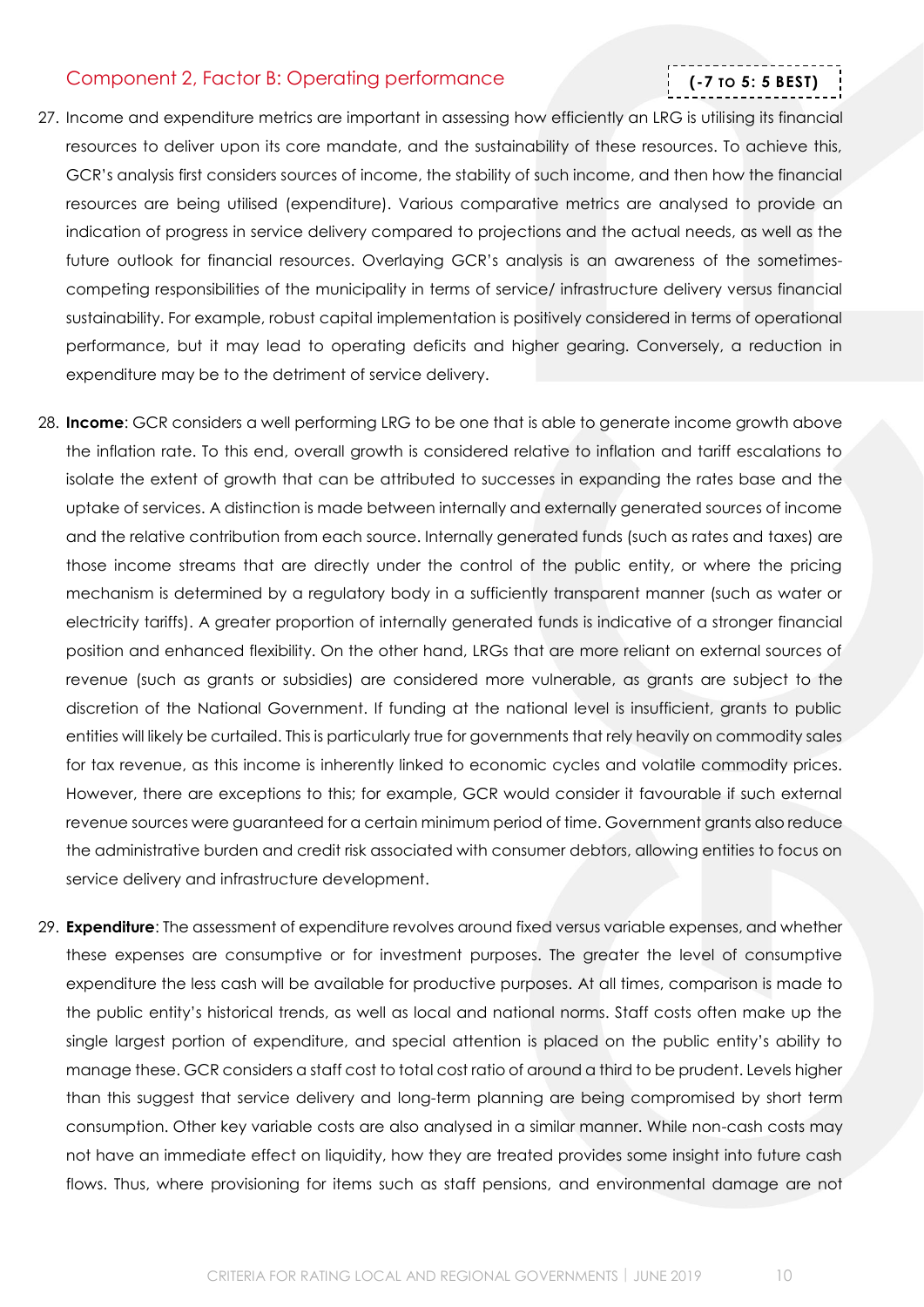adequate, such funding deficits will need to be corrected in future periods, resulting in cash outflows in those periods.

- 30. **Operating surplus**: Typically, the analysis of how LRG performance relates to creditworthiness has focused on the entity's ability to report an operating surplus over the long term, and the quantum thereof. GCR does considers the ability to generate a surplus on average over the medium to long team as critical to creditworthiness, whilst persistent deficits are likely to result in liquidity challenges. Nevertheless, the presence of a surplus may not imply strong performance. In many instances the surplus may be indicate a lack of capacity on the part of the LRG to carry out its core services adequately and to address the infrastructure expenditure needs as it is required. Alternatively, an operating deficit may be indicative of increased investment or service spend in a period.
- 31. **Capital expenditure implementation**: Ensuring that there is a robust physical infrastructure in a given area that facilitates the critical daily needs of the population is perhaps the most important function of many LRGs (albeit that the exact responsibilities will vary from country to country). In most cases the LRG will develop a capital budget, covering both the short and medium term. GCR will analyse actual capital expenditure outcomes against the budgets to get a better understanding of the LRG's capacity to adequately plan ahead and to implement projects. Consistently meeting the capital budget, whilst maintaining gearing metrics at moderate levels is indicative of well-functioning LRGs.
- 32. **Debtors performance**: Although revenue growth is important, it is meaningless if the amounts being billed cannot be collected. An analysis of the actual debtors book is performed in order to ascertain the quality of the book, and to determine the trends therein. While ensuring that bad debt recognition and provisioning policies are adequate is important, GCR places greater emphasis on current collections versus current billings. Gross debtors that increase ahead of internally generated revenue is usually indicative of deficiencies in the debtor's collection process. Thereafter, the ratio of debtors (or collection) days outstanding is calculated in order to determine the entity's ability to collect on its longer-term debtors. Other indicators of credit quality may be derived by comparing the ratio of gross and net debtors (by value) to revenue.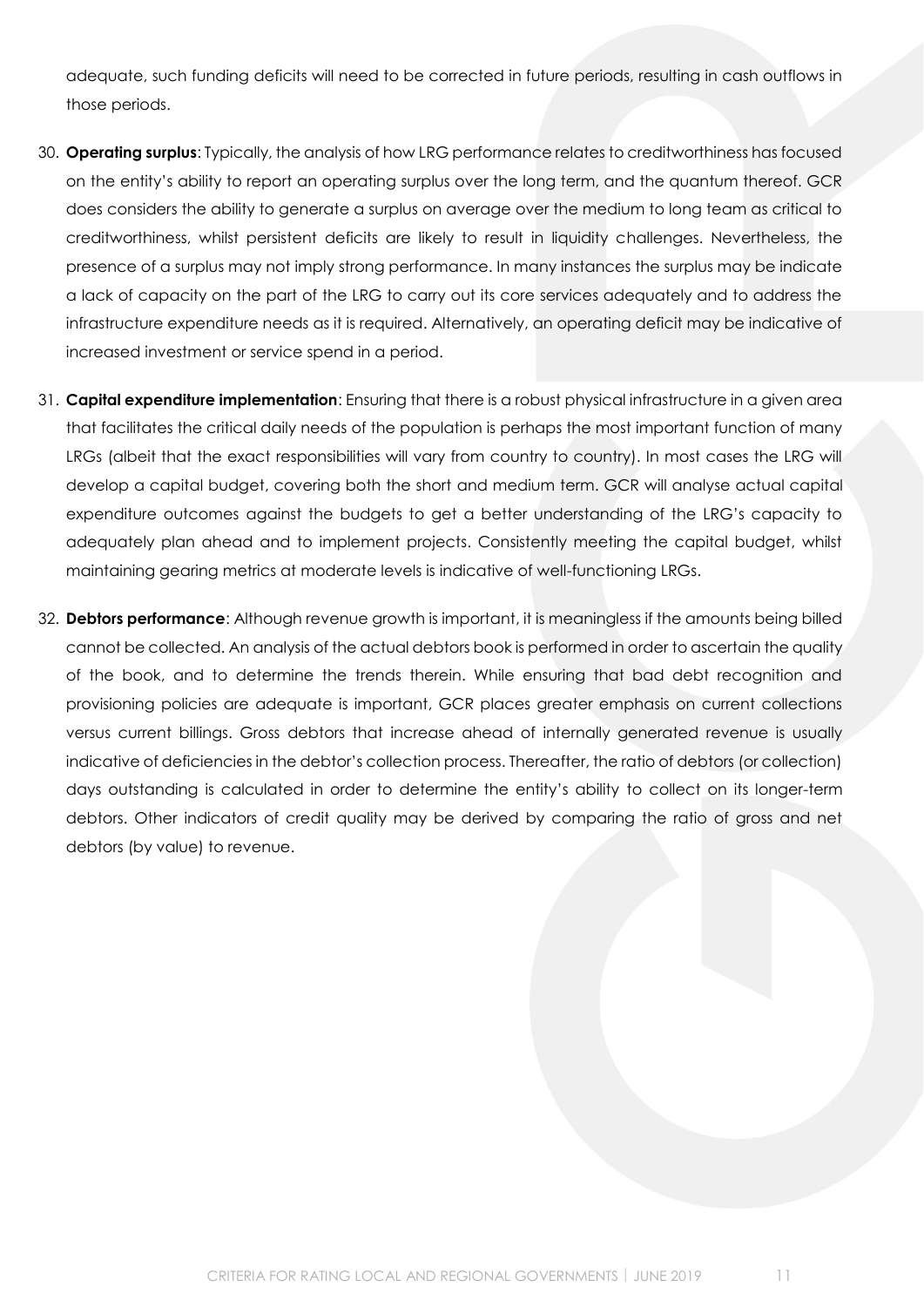| Table 2: Operating performance |              |                                                                                                                                                                                                                                                                                                                                                                                                                                                                                                                                                                                                                            |
|--------------------------------|--------------|----------------------------------------------------------------------------------------------------------------------------------------------------------------------------------------------------------------------------------------------------------------------------------------------------------------------------------------------------------------------------------------------------------------------------------------------------------------------------------------------------------------------------------------------------------------------------------------------------------------------------|
| Score description              | Score        | Operating performance (typical descriptors)                                                                                                                                                                                                                                                                                                                                                                                                                                                                                                                                                                                |
| Highest                        | $4$ to $5$   | Sustained robust income growth above inflation, driven by IGR sources. Expenditure<br>typically increasing below the rate of income growth. Demonstrated ability to control staff<br>and other expenditure, without impacting high service delivery levels. Sustained strong<br>surpluses reported. Capex implementation is above 90% of budget on average. Strong<br>debtors policies leading to collection rates close to 100%, with policies to address long<br>outstanding debtors.                                                                                                                                    |
| High                           | $2$ to $3$   | Sustained income growth, in line with or above inflation, largely underpinned by IGR.<br>Expenditure increasing slightly below the rate of income growth, with some demonstrated<br>controls over staff costs and other consumptive expenditure. Sustained surpluses reported,<br>combined with high levels of service delivery. Capex implementation is above 80% of<br>budget on average. Strong debtors policies ensuring to collection rates above 90%, with<br>policies to address long outstanding debtors.                                                                                                          |
| <b>Intermediate</b>            | $-1$ to $1$  | Income growth in line with or slightly below inflation, underpinned by a mix of IGR and grant<br>income. Some pressure on staff costs and other consumptive expenditure may be<br>evidenced, resulting in expenditure increasing at or slightly above the rate of income<br>growth at times. Average surplus over the review period is positive, but there may be deficits<br>at times. Service delivery is adequate. Capex implementation is above 70% on average.<br>Adequate debtors policies are in place to support collections of around 85%, but overall<br>debtor continues to increase above the rate of revenue. |
| Low                            | $-2$ to $-4$ | Sustained Income growth in line with or slightly below inflation, underpinned by a mix of IGR<br>and grant income. Some pressure on staff costs and other consumptive expenditure may<br>be evidenced, resulting in expenditure increasing at or slightly above the rate of income<br>growth at times. Average surplus over the review period is positive, but there may be deficits<br>at times. Service delivery is adequate. Capex implementation is above 75% on average.                                                                                                                                              |
| Lowest                         | $-5$ to $-7$ | Negligible or negative income growth that is insufficient to cover operating expenses.<br>Persistent operating deficits and weak debtors collection rates. Little ability to implement<br>capital expenditure and to deliver services. There are clear sustained negative trends in all<br>key performance metrics.                                                                                                                                                                                                                                                                                                        |

<span id="page-11-0"></span>*The above boxes highlight typical characteristics of a highest, high, intermediate, low and lowest assessments. It is likely that an entity has one or more characteristic across different boxes. GCR will use analytical discretion to decide what the most pertinent factors for each rated entity are. However, to achieve a stronger score the entity is likely to reflect a number of cumulative strengths. Conversely, any one risk can bring the score down to a weak level.*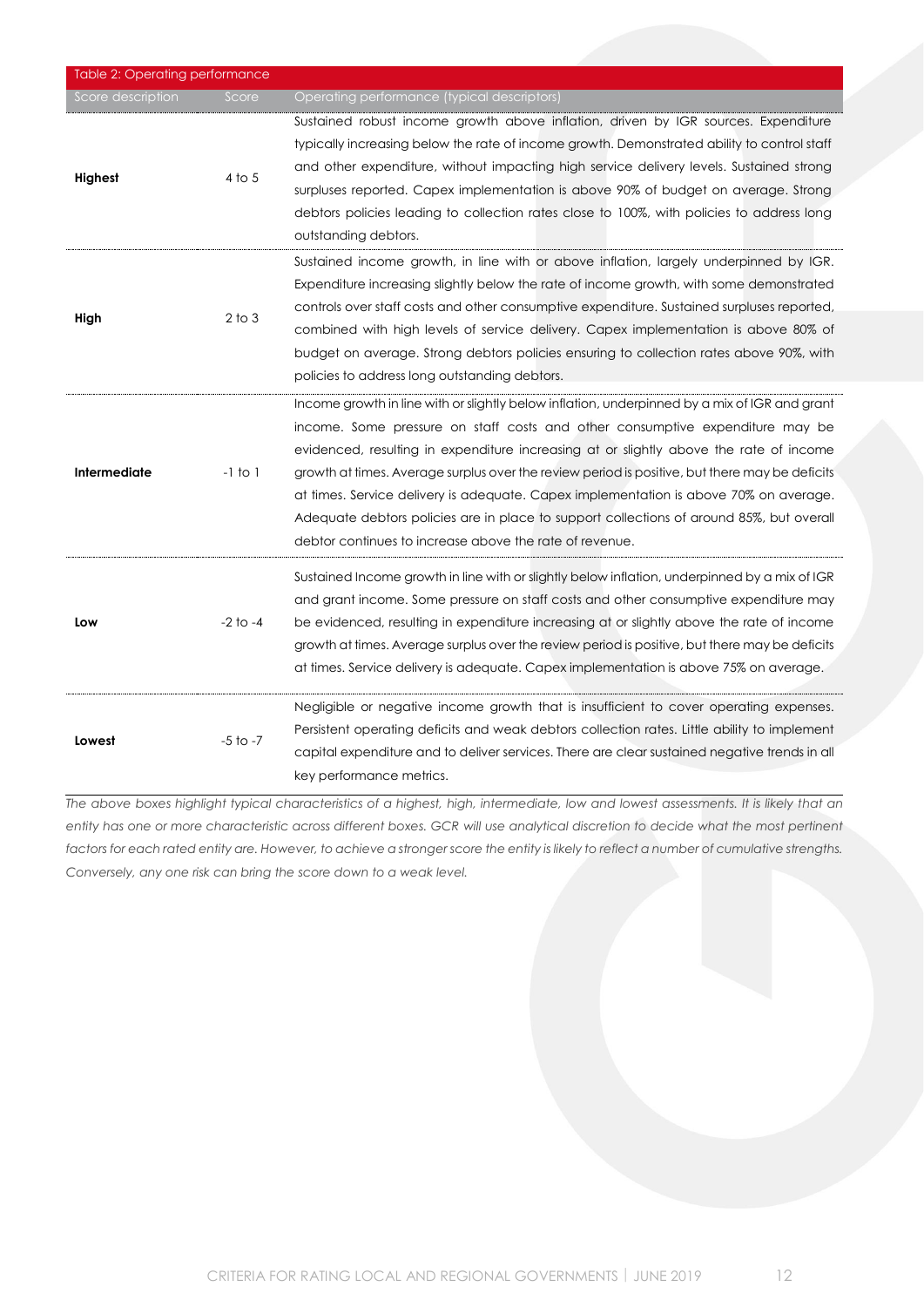# Component 2, Factor C: Management & Governance

# **(-5 TO 0: 0 BEST)**

- 33. GCR expects that all rated entities maintain high levels of corporate governance, even if specific requirements may not be applicable. To this end, the LRG criteria has adopted the universal GCR Management & Governance criteria (for more information on how this score is derived please se[e here\)](http://gcrratings.com/criteria).
- 34. However, corporate governance for public entities must also be considered in terms of the legal and institutional framework in place. Typically, GCR will rely on the findings of oversight bodies into the quality of the financial statements, management processes and compliance. Cognisance is taken of the propensity for malfeasance and other corrupt activities in public institutions, given the (often) vast size of such institutions and the large sums of money involved. The incidence of malfeasance, as well as the extent to which corrupt or wasteful activities are investigated and guilty parties held to account, are amongst the best indicators of the importance accorded to good governance within a public entity.
- 35. Where an entity's corporate governance is assessed to be weak, either relative to general guidelines or to the sector specific principles, the risk score may be adjusted downwards. Additional downward adjustments could be made where the accuracy of information is questionable.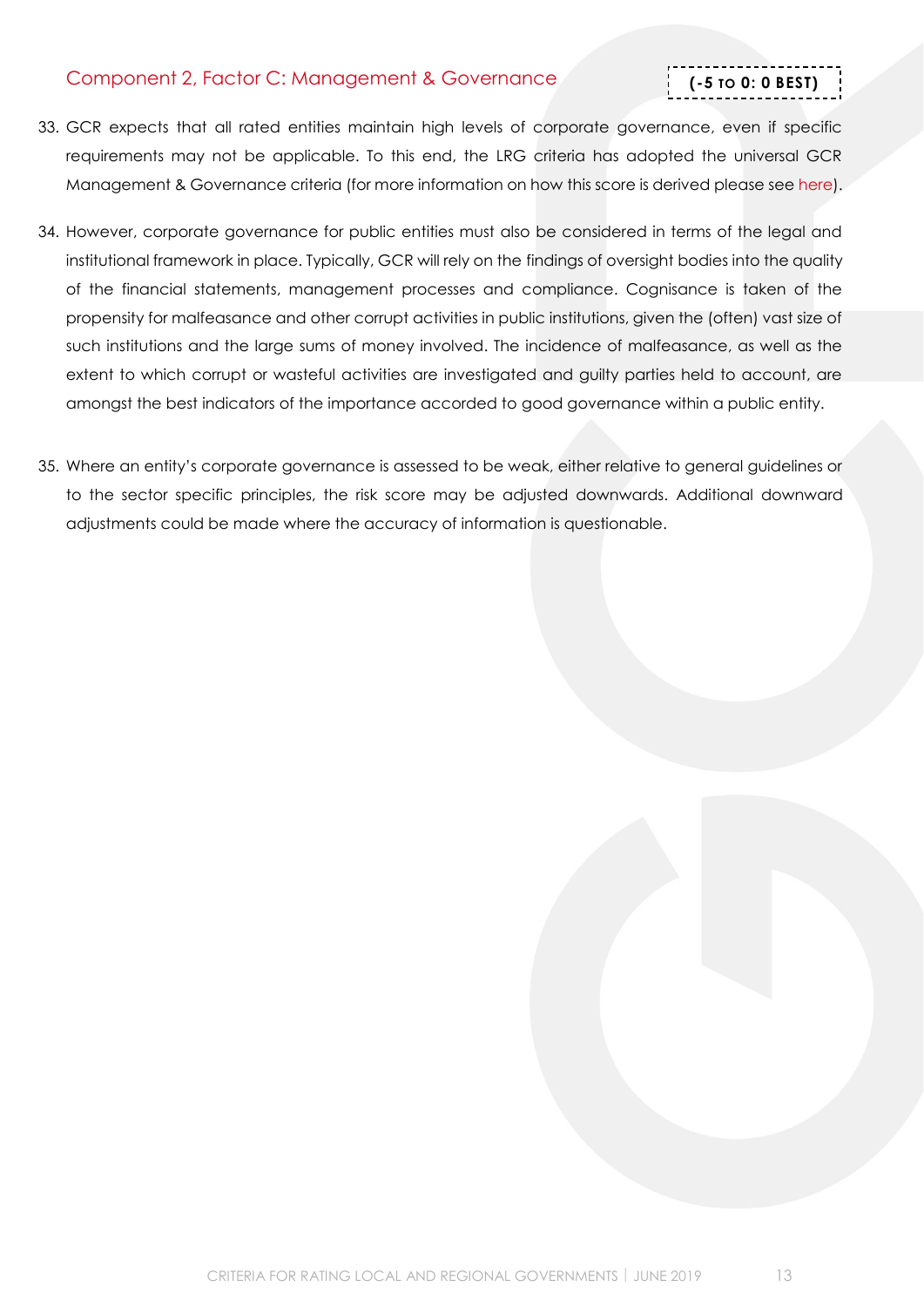# <span id="page-13-0"></span>**Component 3: Financial profile**

36. Debt financing is commonly utilised by LRGs to fund their infrastructure requirements. Such funding enables the entity to match the cost of infrastructure to the relatively stable long term expected cash flows or benefits to be derived, rather than burdening the current resident base with projects whose benefits will only yield over the long-term. However, the fact that the benefits may not be clearly measurable, as there is often no income stream attached (as in the case of a road), or that the income streams are often projected based on long term usage forecasts (which are

notoriously inaccurate) introduces the possibility that municipalities could use excessive gearing. Accordingly, it is critical to ensure that the funding profile of an LRG appropriately matches its potential income streams, without the debt service costs placing undue pressure on service delivery. Financial flexibility derives primarily through lower levels of gearing, but factors such as the diversification of funding sources and the structure of existing debt maturities also impact on overall financial flexibility.

# <span id="page-13-1"></span>Component 3, Factor A: Leverage and Capital Structure

- 37. GCR's assessment of leverage and capital structure utilises a mix of quantitative debt service and cash flow metrics, combined with a more subjective assessment of the appropriateness of the capital structure. The quantitative assessment of gearing focusses mainly on debt service coverage metrics, but as earnings are not relevant to LRGs, the metrics measure the extent to which income and operating cash flow cover debt service obligations. Historical debt service coverage trends are extrapolated, along with expected cash flows, to determine two-year forecasted ratios (where possible). In general, GCR will use net gearing (gross debt minus cash and unpledged liquid assets) to calculate gearing metrics for LRGs, but in cases where cash may be earmarked for capex purposes, gross gearing metrics may be applied. GCR will also make adjustments for differences in the accounting treatment of certain items, as well as substituting proxy ratios where the usual ratios used cannot be accurately calculated (dependent on the accounting system being used by the LRG).
- 38. Before calculating the cash flow metrics, it is necessary to ascertain the quality of operating cash flows. LRGs have a greater ability than commercial entities to inflate operating cash flow by withholding payments to suppliers and contractors. Thus, while the overall working capital movement can appear neutral or even positive, this can mask a negative underlying trend. Such is the case where a rising debtor's absorption is offset by higher creditors. On the one hand the rising debtors balance implies some shortcomings in collection, which impacts current cash flows. Conversely, the higher creditors suggest that there will be future cash outflows. To measure the impact of working capital, GCR will calculate the cumulative absolute value of working capital movements as a proportion of revenue and/or cash generated by operations, with higher values being indicative of underlying fluctuations that need to be more closely examined. Where there are concerns as to the quality of cash flows, GCR may adjust the operating cash flow prior to performing the ratio calculations, or may adjust the calculations downward to account for the negative trends.

| <b>Financial Profile</b>                  |                        |                                                       |  |
|-------------------------------------------|------------------------|-------------------------------------------------------|--|
| Leverage and<br>structure $(-8)$ to $+5)$ |                        | capital                                               |  |
| Capital<br>assessment                     | Ratio analysis         | structure                                             |  |
| analysis                                  | Uses versus            | Funding & Liquidity $(-10 \text{ to } +2)$<br>sources |  |
|                                           | Structural adjustments |                                                       |  |

**(-8 TO 5: 5 BEST)**

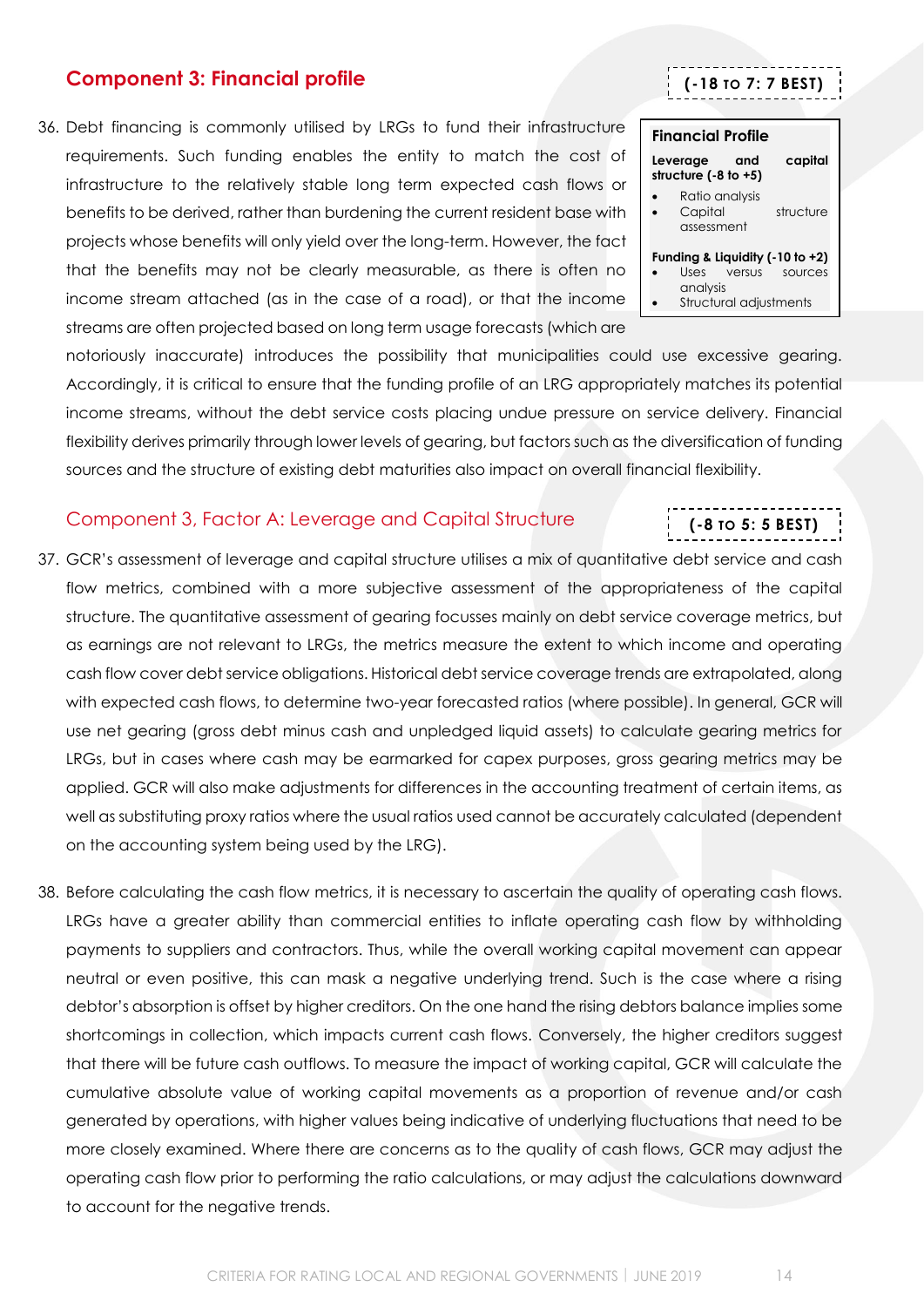- 39. There are three main metrics that are utilised when assessing debt, with the typical scoring bands, (from a minimum of -8 to a maximum score of +5) detailed in the table below. The outcomes for each metric will be summed and then divided by three to establish a core leverage score. For LRGs to attain the highest scoring of (4) or (5), they must demonstrate ongoing superior access to funding from a wide variety of sources, in addition to low gearing metrics. Conversely, capital structure considerations may also be sued to adjust the risk score downwards.
- 40. **Net Debt to income**: In GCR's experience, LRGs have tended to prioritise debt service obligations ahead of general expenditure in periods of financial stress. Thus, GCR considers it appropriate to measure debt against total income where an LRG has wide scope to service its debt from income. Adjustments to income will, however, be made if a portion of the cash income is restricted for specific purposes, for example where a conditional grant is provided for a particular capex project, or where a portion of revenue is ring-fenced to cover the cost of provision. Similarly, adjustments may be made for once-off income items.
- 41. **Operating cash flow coverage of total debt**: Measures the capability of the LRG to pay back its debt using the cash flow after meeting its operating costs. The advantage of this ratio is that it measures the real cash available for debt servicing after taking into account operating requirements, although it could be temporarily skewed by working capital movements (as above). GCR utilises gross debt because cash reserves are often maintained specifically to meet operational requirements and can quickly be depleted. Cash holdings that are specifically ring-fenced for the repayment of debt will be netted off the gross debt balance. In jurisdictions where cash flows are not reported, this metric will not be relevant and GCR will focus on the other the other two gearing metrics.
- 42. **Cash flow coverage of net interest**: Examines the ability of the LRG entity to honour its recurring debt service obligations, namely interest payments. Cash flow coverage is considered more relevant as this is the best measure of financial resources available for interest payments after meeting operational requirements (as the overall surplus is highly dependent on capex or the lack thereof). However, for LRGs that do not report cash flows, GCR will utilise **operating surplus coverage of net interest** as its coverage metric. Typically, GCR will offset interest income against the interest charge, but non-cash interest income and other interest risk mitigants such as hedging instruments and capitalised interest on development funding will be excluded from the calculation. These mitigants may, however, be included in alternate coverage metrics.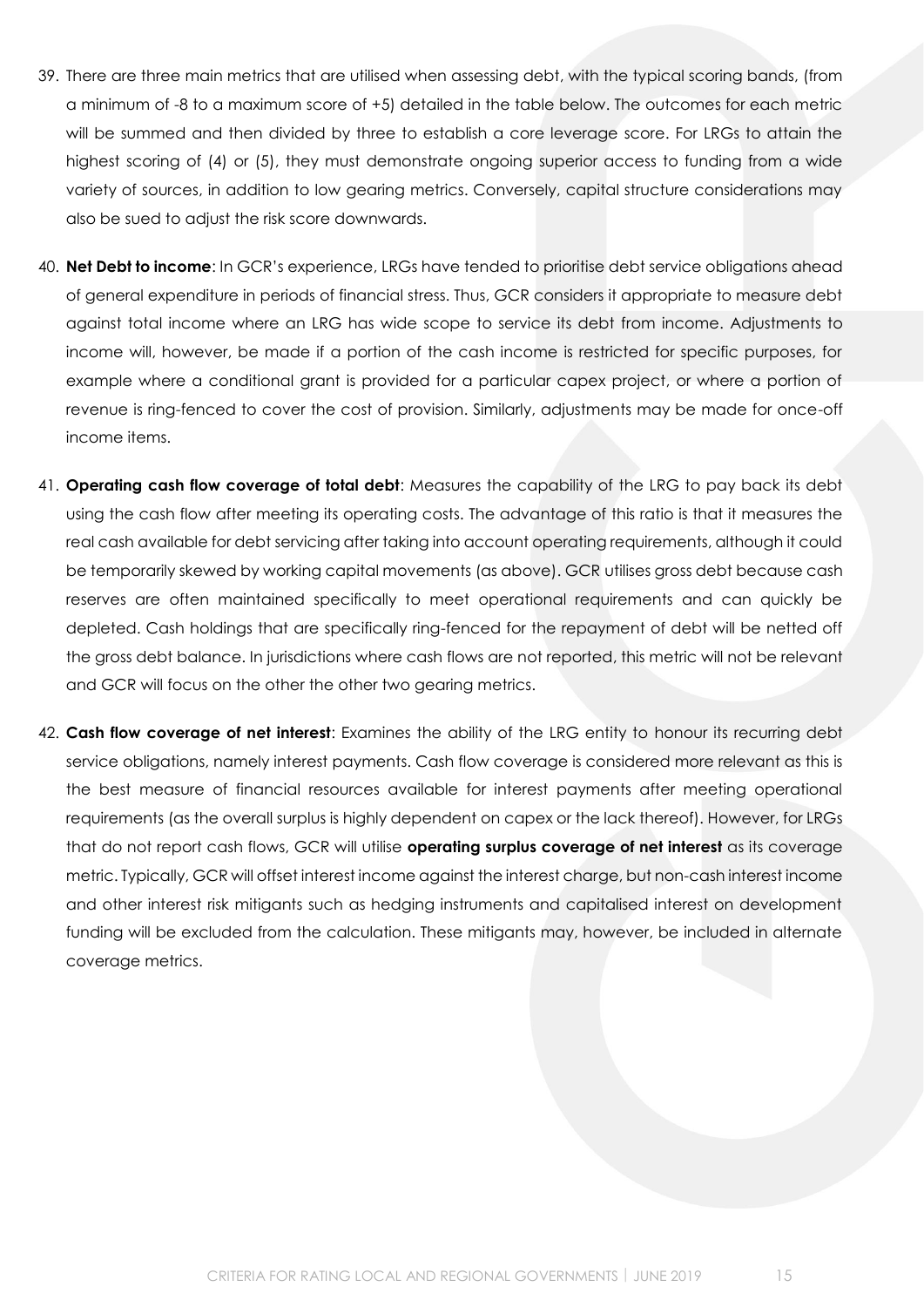| Table 3: Leverage, Cash Flow, Coverage |                    |                                                                                                                                                                                                                                                                                                                        |                                             |
|----------------------------------------|--------------------|------------------------------------------------------------------------------------------------------------------------------------------------------------------------------------------------------------------------------------------------------------------------------------------------------------------------|---------------------------------------------|
| <b>Scoring</b>                         | Net debt to Income | <b>Operating cash coverage</b><br>of gross debt                                                                                                                                                                                                                                                                        | Operating cash flow coverage<br>of interest |
| $4$ to 5                               |                    | LRGs that demonstrate ongoing access to diverse sources of funding may receive an uplift to the score<br>implied by the credit protection ratios of up to two notches. Accordingly, entities that achieve the<br>highest leverage and cash flow coverage scores may receive further uplift to a credit risk of 4 or 5. |                                             |
| $2$ to $3$                             | $< 20\%$           | $>150\%$                                                                                                                                                                                                                                                                                                               | >12x                                        |
| $-1$ to 1                              | $20\% - 50\%$      | $50\% - 150\%$                                                                                                                                                                                                                                                                                                         | $3x - 12x$                                  |
| $-2$ to $-3$                           | 50% to 150%        | Slightly negative cash<br>coverage - 50%                                                                                                                                                                                                                                                                               | $1x - 3x$                                   |
| $-4$ to $-5$                           | $>150\%$           | Substantially negative                                                                                                                                                                                                                                                                                                 | $\langle$ lx                                |
| $-6$ to $-8$                           |                    | The lowest risk scores are applicable in instances where an LRG has high gearing, but does not have<br>clear refinancing arrangements in place, or where GCR is of the opinion that lines of credit will not be<br>made available.                                                                                     |                                             |

#### Capital structure assessment

- 43. In evaluating suitability of the capital structure, GCR considers the laws that govern the purposes for which debt may be issued and the amount that may legally be borrowed. For public entities, legal restrictions may impede access to borrowings due to the need to get approvals from higher levels of government, or to comply with specific municipal finance approval and tendering regulation. GCR will consider any contravention of the funding regulations akin to a covenant breach (see paragraph [52\)](#page-18-0), and could significantly adjust the risk score downwards if the contravention could lead to accelerated repayments or being locked out of funding markets. Similarly, any attempt by an LRG to suspend debt service obligation by citing potential infringements to legislation will also be viewed negatively and could result in a substantial downward adjustments to the risk score or even a default. On the other hand, the additional oversight may be positive in that it may provide some comfort that debt levels will remain within an acceptable range.
- 44. High debt concentration represents a key risk for LRGs, particularly as the legislative and political environment may impede their financial flexibility. Concentration is measured both by source and by maturity. To achieve a high risk score an entity should maintain debt facilities with a wide range of institutions, and demonstrate access to capital from both private and public sector financing institutions, as well as capital market sources. Having access to private sector funders provides a strong signal of creditworthiness, as such counterparties tend to be more risk averse. On the other hand, the presence of strong relationships with development finance institutions is also supportive of credit strength as these entities have the ability to provide much longer tenors (up to 20 years) and often provide concessional interest rates. Moreover, along with funding, development institutions often provide technical assistance, which could be very valuable for entities in underdeveloped jurisdictions, and lacking substantial management capacity.
- 45. GCR also places strong emphasis on the maturity profile of the capital structure. Typically, LRGs are able to access much longer debt facilities (10-20 years) than commercial entities, which adds to funding stability. Nevertheless, GCR could make an adjustment if there are material refinancing risks in the short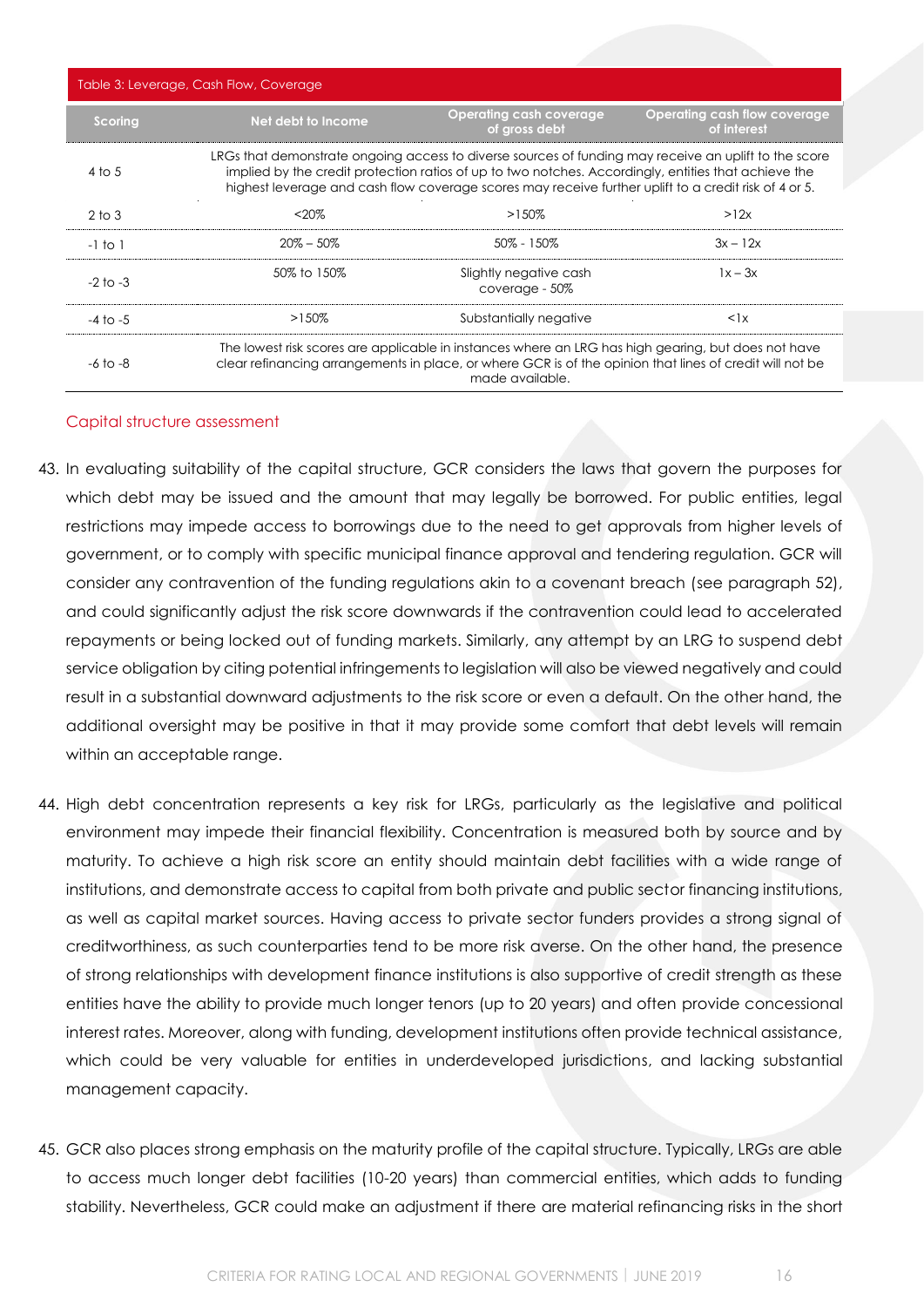to medium term, or if the weighted-average-maturity is low compared to other LRGs. A more severe negative adjustment could be considered if there are sizable maturities of less than six months with no clear redemption or refinancing plans in place.

46. GCR is particularly concerned about rapid growth in debt for LRGS, and could also bring down the initial leverage score, depending on the nature of the growth. The risk is that the LRG could quickly find itself with a significantly higher debt service burden, while the expected economic benefits of the new debt may take a long time to materialise, or may not be tangible.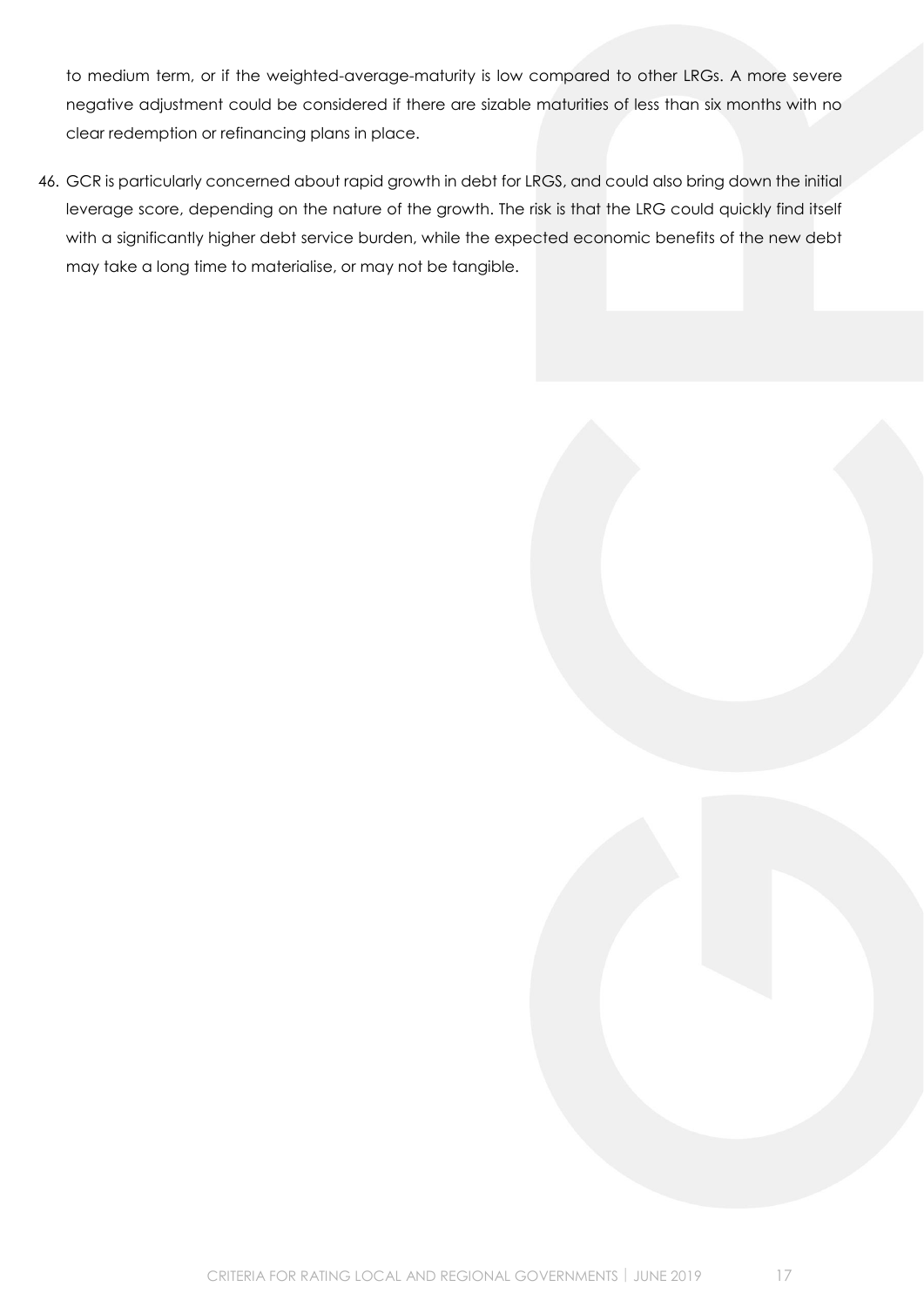### <span id="page-17-0"></span>Component 3, Factor B: Liquidity

# **(-10 TO 2: 2 BEST)**

### 47. GCR applies a zero-tolerance approach to a lack of liquidity. This is because

an LRG with the healthiest balance sheet and strongest position can still fail if it does not have appropriate levels of, and control over, its liquidity. As a result, GCR's assessment of weak liquidity can bring the ratings down to the lowest levels should there be concerns.

- 48. LRGs have an important liquidity advantage over commercial entities in that a large portion of their income is fairly certain. This is because, regardless of operating performance, LRGs will continue to receive grant income from higher levels of government (where this is legislated and determined by a formula) and will continue to collect rates, taxes and other fees from its residents (who are legally obligated to continue making payments). Accordingly, even under stressed financial circumstances, these entities would most often still be able to generate sufficient income to service their debt obligations. This would likely be at the expense of lower maintenance and infrastructure spending, but the consequences of this neglect would only have a tangible negative impact over the longer term.
- 49. On the other hand, liquidity problems could quickly arise from external factors such as delayed grant receipts or transfers, or because it may be very difficult to reduce costs quickly in response to declining revenue due to political considerations. Accordingly, GCR considers it crucial that LRGs maintain sufficient cash resources available to cover 60 to 90 days of operating expenditure.
- 50. GCR's analytical approach is based on a simple view of the entity's ability to meet its liquidity requirements over a rolling one to two-year period. As per the sources versus uses approach to assessing liquidity, GCR includes the following in sources where applicable:
	- i. GCR calculates non-pledged, non-restricted cash. Included in restricted cash is unspent conditional grants and sinking fund that are ring-fenced for specific issuances, both of which are subtracted from available cash resources.
	- ii. GCR will include cash flow from operations. Where possible, GCR will calculate expected cash flows from internally generated revenue separately from conditional grant funding. While both aspects are important contributors to the liquidity resources, it is important to distinguish between those resources that are provided for a specific purpose and the resources that are available to meet general operating requirements and discretionary spending. GCR will also make adjustments to projected cash flows where there is the expectation of future outflows due to creditors, or unfunded liabilities (such as pensions or potential legal action). Additional adjustments may also be made where there is some legal ring-fencing of certain cash flows to fund specific projects or to meet debt service obligations.
	- iii. GCR includes the undrawn and available portion of committed facilities maturing after 12 months. This source may be negligible for LRGs, as legislation often limits their ability to raise general purpose debt or to utilise short term facilities such as overdrafts.
	- iv. GCR may include committed grant funding from development finance institutions. This source of income is particularly important in underdeveloped economies, where grant funding from highly rated international institutions may be more reliable than government grants. Non-committed grants may also be included, where a longstanding relationship between the LRG and the development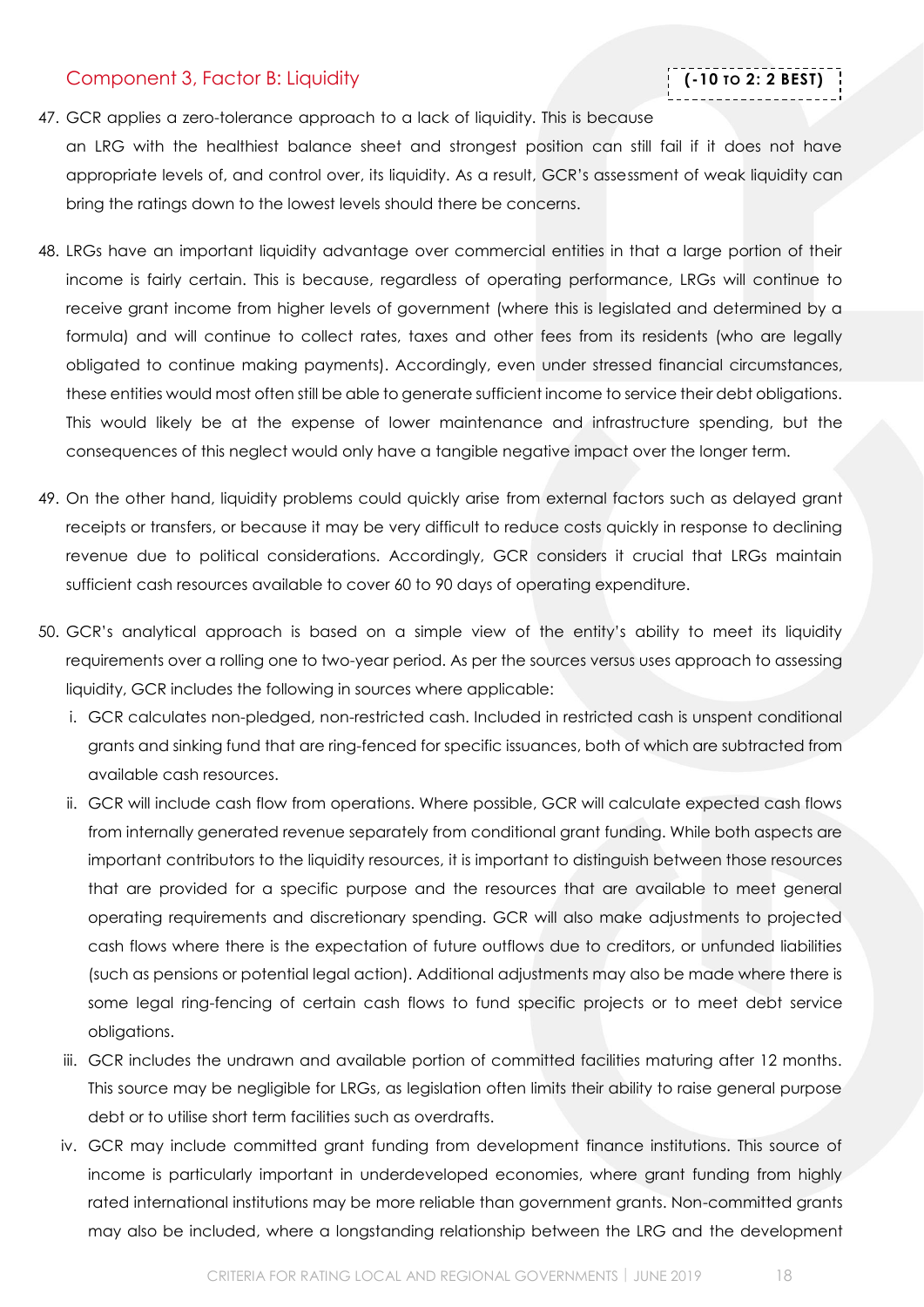finance institution is demonstrated and there is a reliable track record of project implementation. Before including such external grants, GCR will assess the terms and conditions of the grant funding to ensure they are being complied with and to identify the risk and consequences of non-compliance.

- v. GCR may include liquidity from contracted asset sales. Although there may be circumstances where asset sales will progress the development agenda of the municipality, ongoing asset sales are viewed negatively. For example, the sale of vacant municipal land for development would fit into the municipality's core mandate. However, if asset sales are being undertaken to support operational requirements, GCR could notch the liquidity score down as the sales are unlikely to be sustainable.
- 51. When examining uses, GCR considers the following:
	- vi. GCR will first look at debt service costs over a one year and two year period, including upcoming maturities, presuming they will not have access to refinancing those funds. Debt service costs include both interest and principal amortisation payments, and is considered more relevant for an LRG as debt is usually weighted towards amortising facilities.
	- vii. GCR includes all planned capital expenditures requirements over the one to two year period. Again, to gain a better understanding of the real liquidity position, the distinction is made between the capex that is directly funded by grants and the capex that the LRG will need to fund from internal resources.
	- viii. Any contracted extraordinary outflows and other discretionary elements of cash outflows. GCR may also include any quantifiable contingent liabilities.
- <span id="page-18-0"></span>52. **Covenants**: The presence and proximity to covenants is an important factor when assessing the uses of liquidity. These covenants are typically financial, but for LRGs they could also relate to management and governance indicators. Where these covenants can lead to an acceleration of debt repayment or event of default, this will significantly increase risk for the LRG and constrain financial flexibility. The risk becomes more acute the closer an entity's metrics come to the covenant levels and, as such, the risk score should be penalised. The extent of the negative adjustment would be dependent on the severity of the breach and the solutions that are contractually available to both debtors and creditors.
- 53. **Control over resources**: In many less developed economies, LRGs do not have effective control over their financial resources. One example is where LRGs are required to retain all their cash balances within the central bank. In even more restrictive scenarios, LRG requirements are met directly through transfers from National Treasury. Depending on the perceived lack of autonomy, GCR could reduce the liquidity risk score by one or more notches where such structures are in place, as they effectively subordinate the financial commitments of the LRG to those of the National Government, as well as introducing uncertainty as to the timeliness of payment. Considerations in this regard would be the past track record of payment, transparency of the mechanism for payment and the financial health of the National Government.
- 54. **Encumbrances**: Although LRGs generally do not evidence high levels of asset encumbrances, a number of factors may restrict financial flexibility and access to debt capital. In particular, there are often legislative restrictions that prevent LRGs from pledging assets as security. Moreover, many of the assets owned by municipalities, such as roads and sewerage infrastructure, cannot practically be used to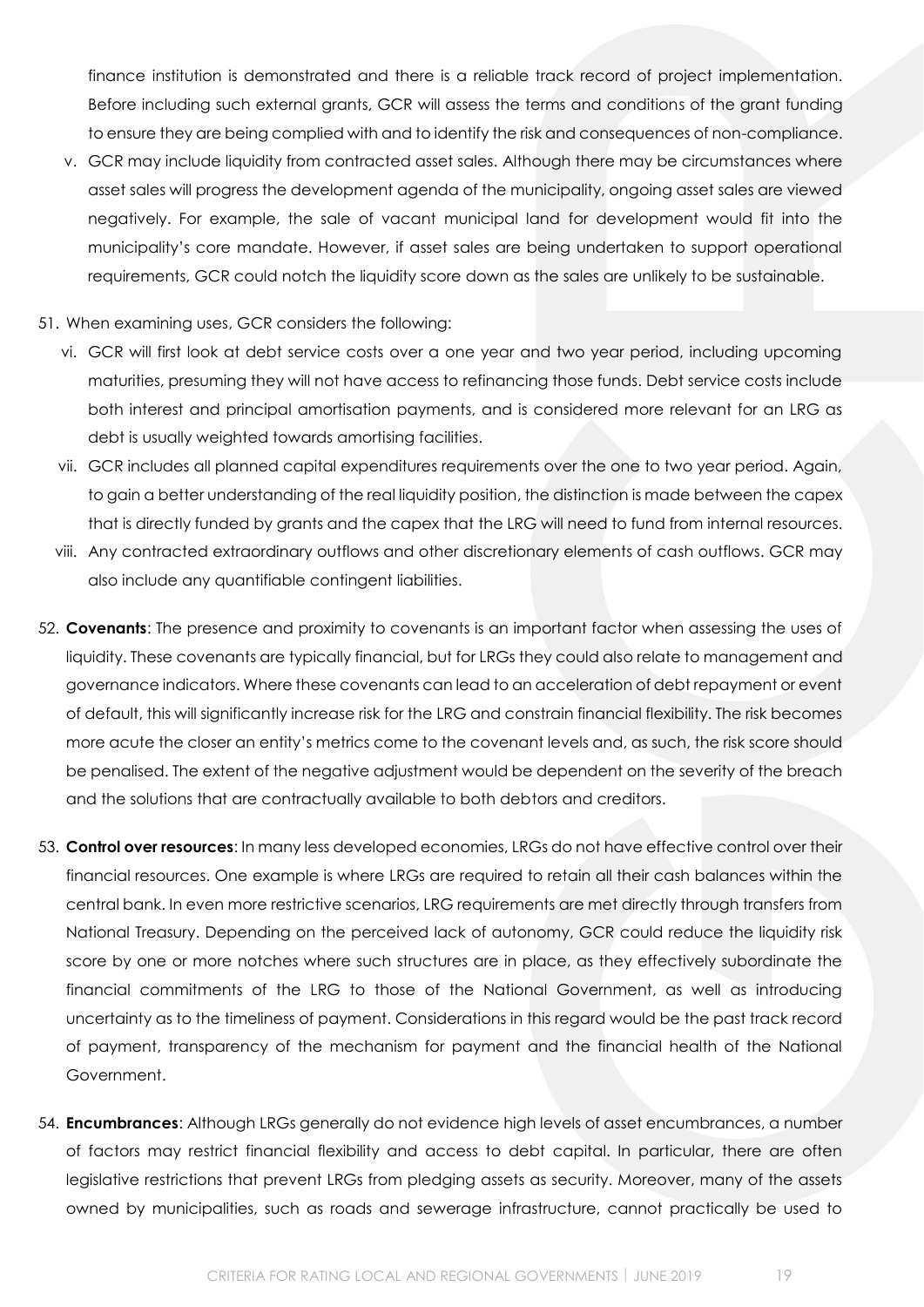provide credit support. Encumbrances do, however arise, where there are project finance arrangements or other structural ring-fencing of cash flows. In such cases, cash flow projections may have to be adjusted to exclude the ring-fenced portions.

| Table 4: Liquidity |               |                                                                                                                                                                                                                                                                                                                                                                                                                                                                                                                                                                                                                  |
|--------------------|---------------|------------------------------------------------------------------------------------------------------------------------------------------------------------------------------------------------------------------------------------------------------------------------------------------------------------------------------------------------------------------------------------------------------------------------------------------------------------------------------------------------------------------------------------------------------------------------------------------------------------------|
| Score description  | Score         | Liquidity (typical descriptors)                                                                                                                                                                                                                                                                                                                                                                                                                                                                                                                                                                                  |
| Highest            | 2             | If the entity has over 250 days unencumbered cash coverage. If the entity has sources of<br>liquidity that cover more than 1.5x its uses over a one-year period and 1.2x over a two year<br>period. Furthermore, there is significant headroom in its debt covenants above acceleration<br>of its longer-term funding or event of defaults. The entity has complete control over financial<br>resources. Funding relationships with banks of good creditworthiness are strong and stable.<br>Few restrictions on encumbering assets and substantial assets suitable to be pledged.                               |
| Intermediate       | $-1$ to $1$   | If the entity has between 50 and 250 days unencumbered cash coverage. If the entity has<br>sources of liquidity that cover between 1x and 1.5x its uses over a one-year period, and no<br>major unfunded debt maturities over between 12 and 24 months. Comfortable covenant<br>headroom and there are typically no rating triggers in the debt packages. The entity has<br>substantial control over financial resources. Funding relationships are strong and stable. Some<br>restrictions on encumbering assets and a moderate amount of assets suitable to be pledged.                                        |
| Low                | $-2$ to $-5$  | If the entity has between 10 and 50 days unencumbered cash coverage. If the entity has<br>sources of liquidity that cover below 1x its uses over a one-year period. There is limited<br>covenant headroom, which could cause a material acceleration or event of default should<br>the performance of the entity deteriorate. There are some restrictions over the entity's<br>financial resources. Over-reliance on development institutions for funding, with questionable<br>relationships with private sector sources. Substantial restrictions on pledging assets and few<br>assets suitable to be pledged. |
| Lowest             | $-6$ to $-10$ | Less than 10 days unencumbered cash coverage or if encumbered cash exceeds actual<br>cash on hand. If the entity has little control over the use of financial resources. If the entity<br>has sources of liquidity that are insufficient to cover one years' use. Both public and private<br>sources of funding are questionable. Negligible assets suitable to be pledged. At the lowest<br>levels there may be a covenant breach, or flouting of legislation that is material, significant<br>and plausible. Funding partners are refusing to provide access to funds.                                         |

*The above boxes highlight typical characteristics of a highest, high, intermediate, low and lowest assessments. It is likely that an*  entity has one or more characteristic across different boxes. GCR will use analytical discretion to decide what the most pertinent *factors for each rated entity are. However, to achieve a stronger score the entity is likely to reflect a number of cumulative strengths. Conversely, any one risk can bring the score down to a weak level.*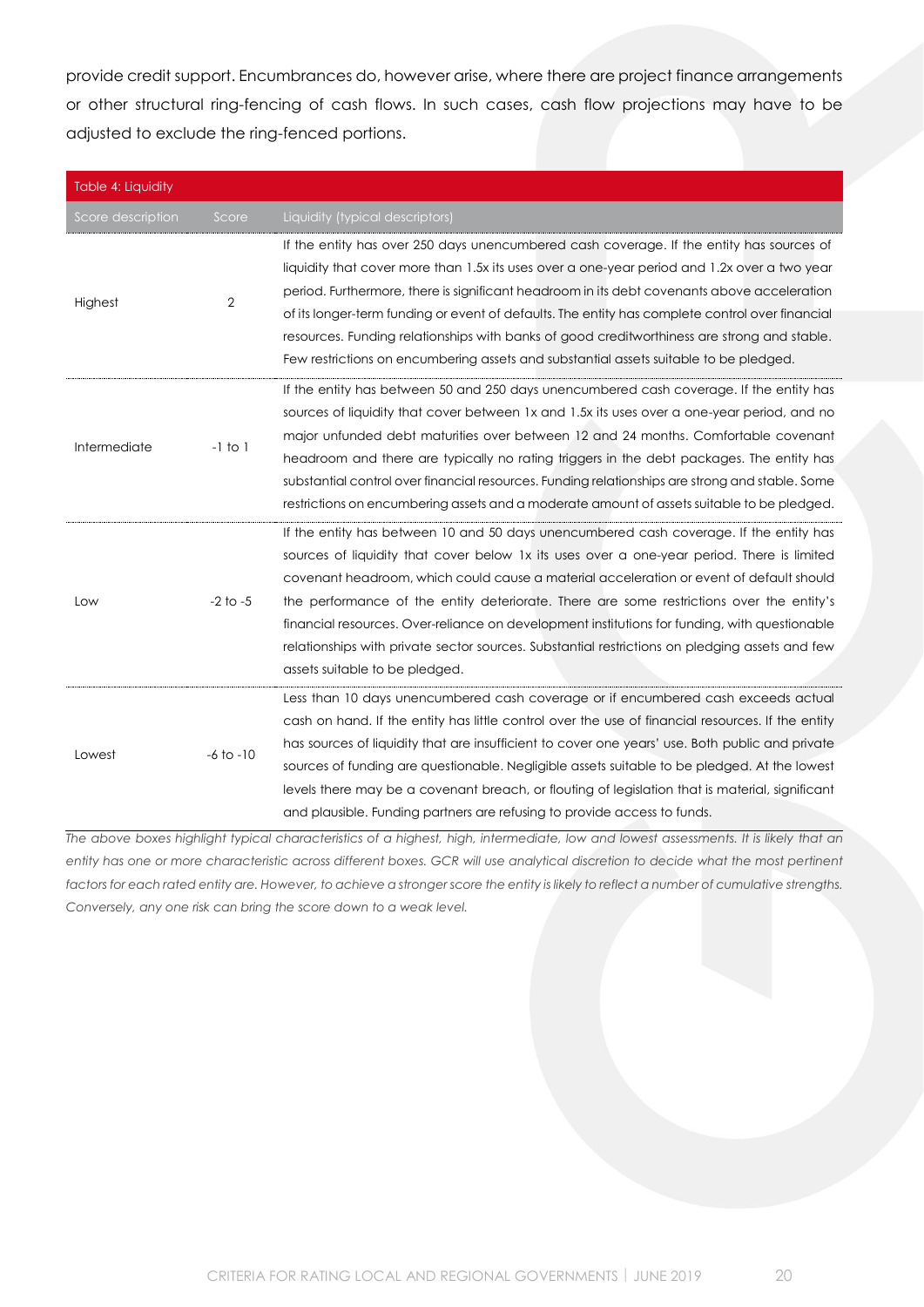# <span id="page-20-0"></span>**Component 4: Comparative Profile**

55. The last risk score factor allows GCR to make a series of qualitative changes based on external or idiosyncratic factors. The most common one being extraordinary sovereign support.

### <span id="page-20-1"></span>Component 4, Factor A: Government support

- 56. For LRGs support can only be provided by higher levels of government. This would, however, have to be support beyond the establishment of a conducive legislative and operating environment, which is considered in the operating environment and entity profile sections. Government support factors can be explicit or implicit. Where there is explicit support for an LRG's debt or for specific issues, the LRG or the issue credit rating can be equalised with the arm of government providing the guarantee.
- 57. Implicit support is more subtle. Even where the National Government does not guarantee the financial obligations of an LRG, GCR deems the likelihood of operational support in times of need to be high. This is because the National Government has an equally strong incentive to ensure that a minimum level of services are being provided to the population, both from the point of view of being ultimately responsible for the living standards of all people in the country, and from more narrow political considerations. Where this level is not being met, it is likely that the National Government will step in and take over aspects of service delivery. In most jurisdictions such interventions are provided for by legislation. Alternatively, the National Government may be forced to provide funding to ensure that service delivery continues, even in instances where it does not have a legal obligation to do so.
- 58. As a result, GCR has created a government support level for all entities where GCR considers such extraordinary support to be likely. For GCR, the level is the operating environment score (i.e. the combined country risk and sector risk score) of the entity in question. The level only starts to contribute to the overall GCR Risk Score when the creditworthiness of the entity is below that of the implied operating environment score. For example, if issuer LRG A has a total risk score of 8 and the operating environment score is 12, then GCR could uplift the final score by up to 4 scores, assuming that there are grounds to add government support (i.e. can the government support and does the entity qualify for support).
- 59. Only LRGs in countries where the government has a track record of intervention and the capacity to support (as signified by a country risk score more than 3), should benefit from uplift. Domiciles with fiscal constraints, or legal/operational blockages to support typically have no uplift.
- 60. For full details on country support please see the universal [country risk criteria.](http://gcrratings.com/criteria)

**(VARIOUS)**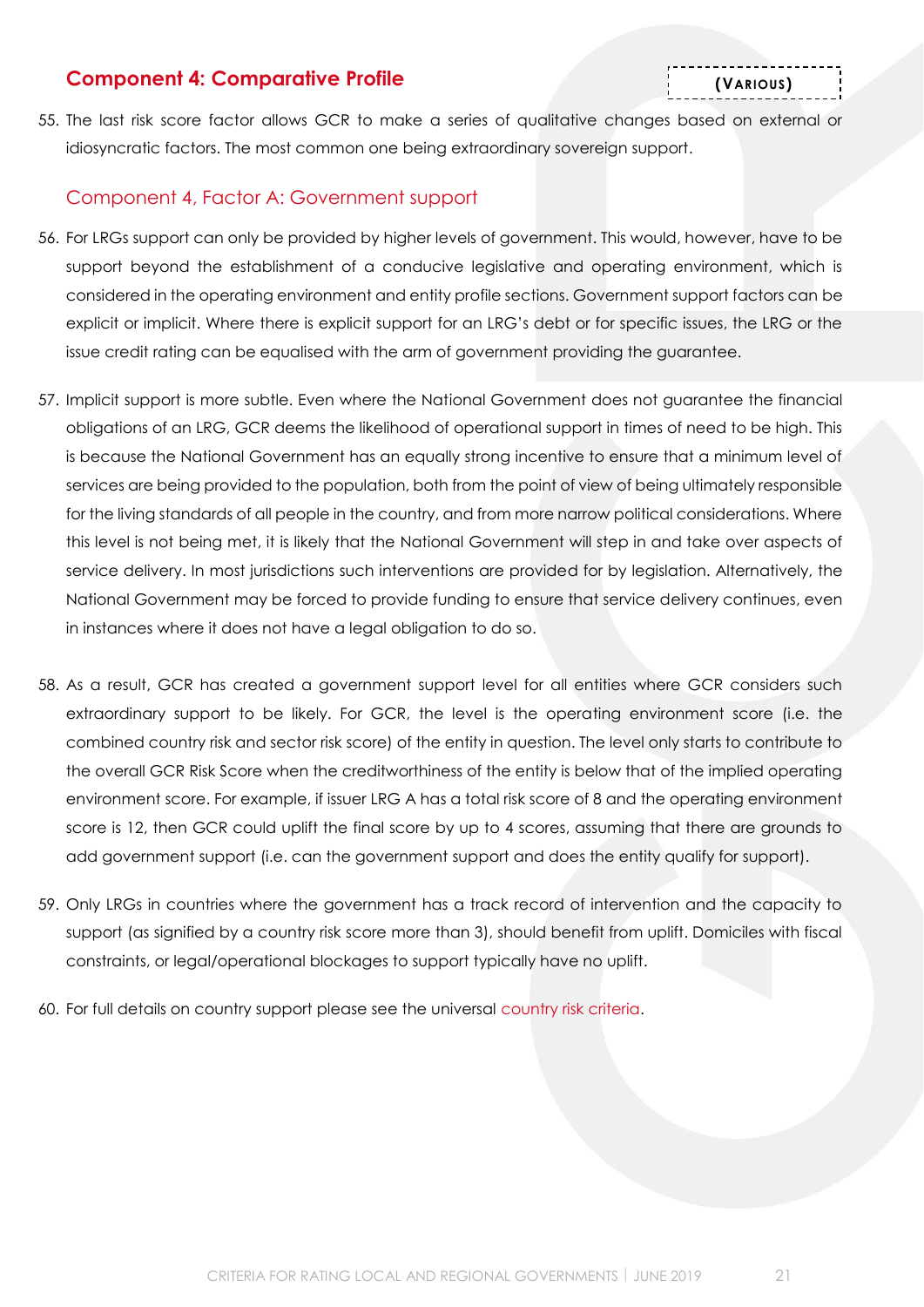# <span id="page-21-0"></span>Component 4, Factor B: Peers analysis

61. GCR allows two positive or negative risk score changes to create greater credit differentiation. Typically, these notches should be used when an entity is a generally better or worse performing entity than its peer group across a number of fields, but no one factor has created ratings differential.

# <span id="page-21-1"></span>**Final Rating Adjustment Factors**

# <span id="page-21-2"></span>Rating Adjustment Factor 1: LRG Specific Structural Factors

- 62. Once the risk score and the ACE has been established, on either/ both the national or international scale GCR can then create the formal ratings on different legal entities. Typically, the ACE of an LRG will equate to the credit rating, as group considerations are not relevant. Nevertheless, it is common for an LRG to carry out certain operations through municipal entities, which may be analysed separately and accorded standalone ratings.
- 63. Municipal entities that carry out the core functions of the LRG and whose financial management is indistinguishable from the LRG are accorded the same rating as the LRG. For example, certain municipalities have created quasi-privatised companies to manage electricity distribution, water provision or refuse removal and waste management. While these companies may have a distinct Board of Directors and management team, the billing is part of the general municipal services account a resident receives and payments are made directly into municipal bank accounts.
- 64. LRGs may also establish commercial entities that provide a service to the private sector or residents on a for profit basis, but which are substantially owned by the LRG. Even if the commercial entity receives subsidies from the LRG, the intention is for it to operate profitably and to eventually be self-funding and provide dividends or other returns to the LRG. Such entities are rated on a standalone basis and then allocated support uplift, if appropriate. For example, a city may operate a convention centre to attract business tourism to its jurisdiction, but the centre itself can operate profitably.

# <span id="page-21-3"></span>Rating Adjustment Factor 2: Issue Rating(s)

65. The notching from the legal entity rating will depend on the nature of the instrument, whilst always respecting the credit hierarchy.

| Table 5: Instruments               |                         |                                                                                                                                                                                    |
|------------------------------------|-------------------------|------------------------------------------------------------------------------------------------------------------------------------------------------------------------------------|
| <b>Debt Rating</b><br><b>Types</b> | Notching                | <b>Typical Characteristics</b>                                                                                                                                                     |
| Secured<br><b>Liabilities</b>      | $+1$ or more<br>notches | See Structurally Enhanced Corporate Bonds Rating Criteria.                                                                                                                         |
| Senior<br>Unsecured                | 0                       | Reflects the relevant legal entity rating on the financial institution issuing the debt,<br>including the government support uplift (if applicable) if not in a resolution market. |
| Senior<br>Subordinated             | - 1                     | Contractually subordinated debt, and may have a discretionary/mandatory/statutory<br>non-payment or write down clauses.                                                            |

68. An Irrevocable Standing Payment Order (ISPO) is an instrument utilised by LRGs (mainly in underdeveloped jurisdictions) as a means to offer some security to investors in their issued debt. An ISPO is usually provided by a higher level of government, and typically undertakes to honor the obligations to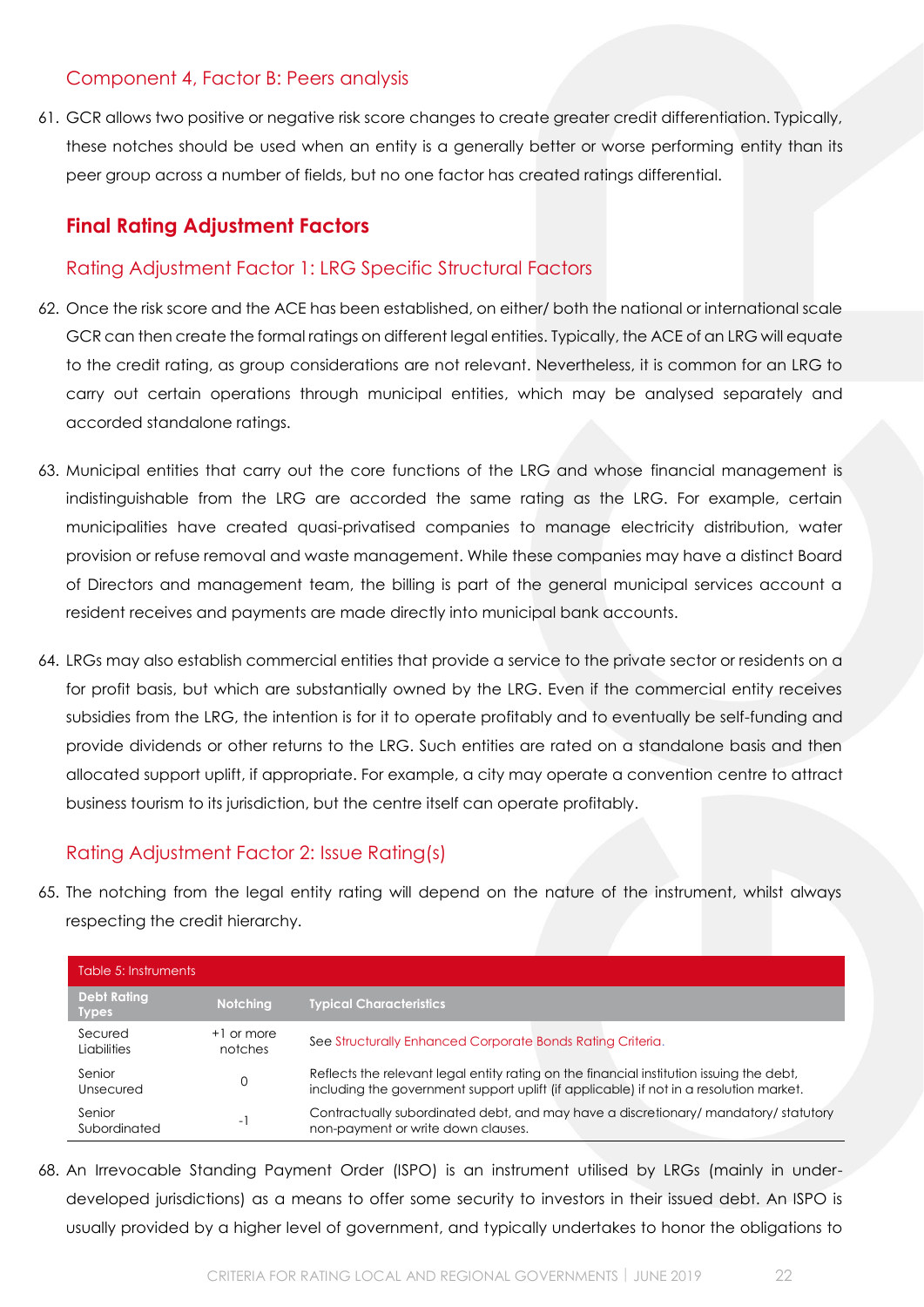debt investors by diverting the scheduled transfers of funds designated for the LRG to the investors. For example a National Government could agree to settle obligations to investors in the debt issued by a particular City or State directly. These settlement costs would then be deducted from scheduled grant transfers from the National Treasury to the City or State. Similarly a city or state could support the debt issuance of a service provider by issuing an ISPO against contracted service payments. Typically, the ISPO from the higher level government entity is confirmed in the form of an official letter.

69. Although many of the features associated with security structures will not be present with an ISPO, and it does not directly guarantee the repayment of debt, an ISPO can significantly improve the likelihood of debt investors receiving their interest and principal in a timely manner, relative to the reliance on the debt issuing entity. Therefore, GCR may increase the Issue rating by up to three ratings notches, depending on the terms of the ISPO and the credit quality of the issuing entity.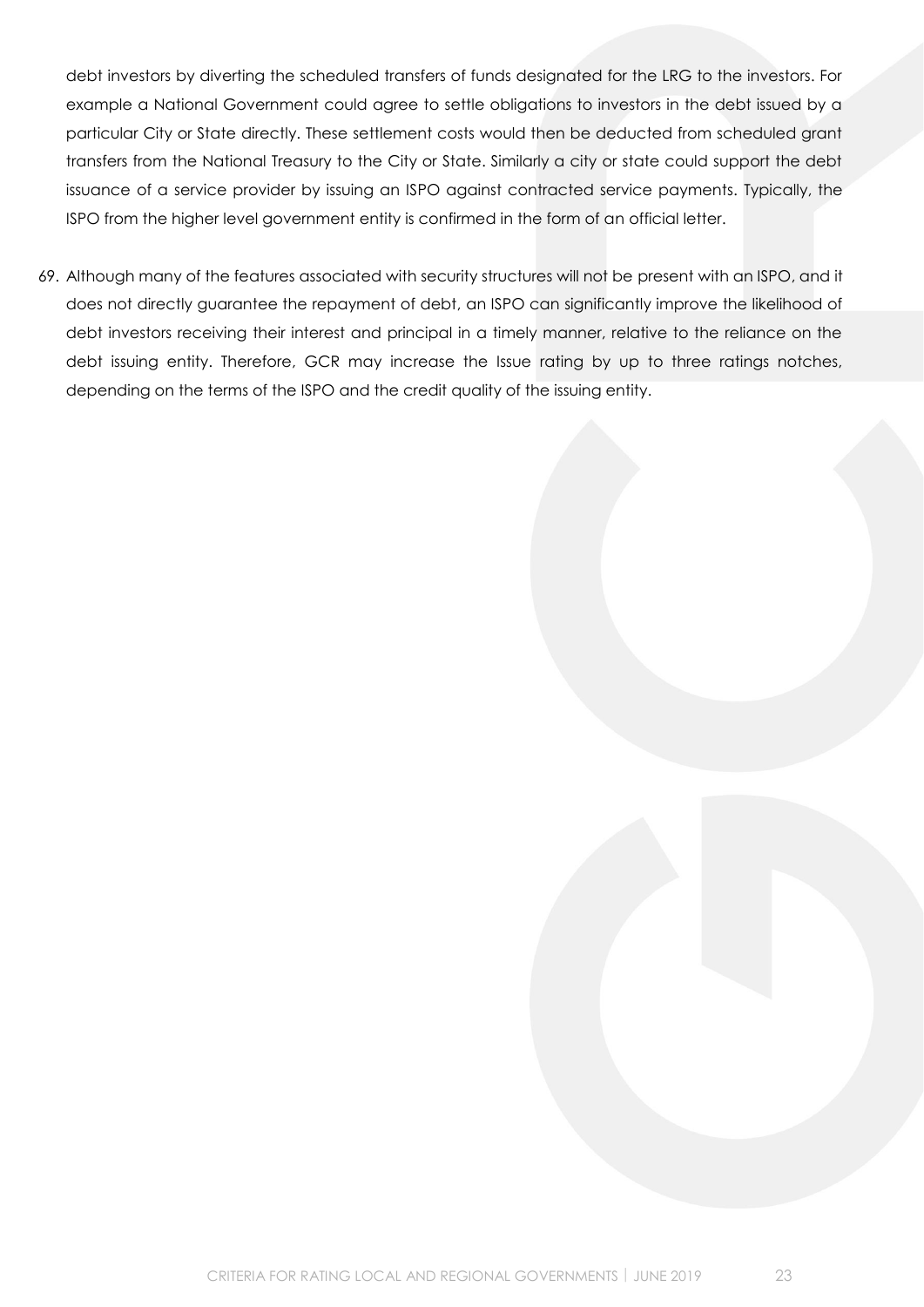# **Glossary of terms/acronyms used in this document as per GCR's glossary**

| Accounting              | A process of recording, summarising, and allocating all items of income and expense of the company and analysing, verifying<br>and reporting the results.                                                                                                                                             |
|-------------------------|-------------------------------------------------------------------------------------------------------------------------------------------------------------------------------------------------------------------------------------------------------------------------------------------------------|
| Amortisation            | From a liability perspective, the paying off of debt in a series of instalments over a period of time. From an asset<br>perspective, the spreading of capital expenses for intangible assets over a specific period of time (usually over the asset's<br>useful life).                                |
| Annuity                 | A contract that provides a series of payments for a specified period of time which may or may not be contingent on the<br>survival of the annuitant.                                                                                                                                                  |
| Asset                   | A resource with economic value that a company owns or controls with the expectation that it will provide future benefit.                                                                                                                                                                              |
| Assets                  | A resource with economic value that a company owns or controls with the expectation that it will provide future benefit.                                                                                                                                                                              |
| <b>Balance Sheet</b>    | Also known as Statement of Financial Position. A statement of a company's assets and liabilities provided for the benefit of<br>shareholders and regulators. It gives a snapshot at a specific point in time of the assets the company holds and how they have<br>been financed.                      |
| Benefits                | Financial reimbursement and other services provided to insureds by insurers under the terms of an insurance contract.                                                                                                                                                                                 |
| Bond                    | A long term debt instrument issued by either a company, institution or the government to raise funds.                                                                                                                                                                                                 |
| Borrower                | The party indebted or the person making repayments for its borrowings.                                                                                                                                                                                                                                |
| Callable                | A provision that allows an Issuer the right, not the obligation, to repurchase a security before its maturity at an agreed price.<br>The seller has the obligation to sell the security if the call option holder exercises the option.                                                               |
| Capital<br>Expenditure  | Expenditure on long-term assets such as plant, equipment or land, which will form the productive assets of a company.                                                                                                                                                                                 |
| <b>Capital Markets</b>  | The part of a financial system concerned with raising capital by dealing in shares, bonds, and other long-term debt securities.                                                                                                                                                                       |
| Capital                 | The sum of money that is invested to generate proceeds.                                                                                                                                                                                                                                               |
| <b>Cash Flow</b>        | The inflow and outflow of cash and cash equivalents. Such flows arise from operating, investing and financing activities.                                                                                                                                                                             |
| Cash                    | Funds that can be readily spent or used to meet current obligations.                                                                                                                                                                                                                                  |
| Claim                   | 1. A request for payment of a loss, which may come under the terms of an insurance contract (insurance). 2. A formal request<br>or demand (corporate finance).                                                                                                                                        |
| Commercial Paper        | Commercial paper is a negotiable instrument with a maturity of less than one year.                                                                                                                                                                                                                    |
| Commodity               | Raw materials used in manufacturing industries or in the production of foodstuffs. These include metals, oil, grains<br>and cereals, soft commodities such as sugar, cocoa, coffee and tea, as well as vegetable oils.                                                                                |
| Concentrations          | A high degree of positive correlation between factors or excessive exposure to a single factor that share similar demographics<br>or financial instrument or specific sector or specific industry or specific markets.                                                                                |
| Conditions              | Provisions inserted in an insurance contract that qualify or place limitations on the insurer's promise to perform.                                                                                                                                                                                   |
| Conglomerate            | A company made up of subsidiaries that operate in several business sectors that are unrelated to each other.                                                                                                                                                                                          |
| Contract                | An agreement by which an insurer agrees, for a consideration, to provide benefits, reimburse losses or provide services for an<br>insured. A 'policy' is the written statement of the terms of the contract.                                                                                          |
| Corporate<br>Governance | Refers to the mechanisms, processes and relations by which corporations are controlled and directed, and is used to ensure<br>the effectiveness, accountability and transparency of an entity to its stakeholders.                                                                                    |
| Correlation             | A term that describes the degree to which two variables move together. A correlation of 1 means that they move together<br>exactly, while a correlation of minus 1 means that they move in exactly the opposite direction from each other.                                                            |
| Country Risk            | The range of risks emerging from the political, legal, economic and social conditions of a country that have adverse<br>consequences affecting investors and creditors with exposure to the country, and may also include negative effects on<br>financial institutions and borrowers in the country. |
| Coupon                  | The interest paid on a bond expressed as a percentage of the face value. If a bond carries a fixed coupon, the interest is<br>usually paid on an annual or semi-annual basis. The term also refers to the detachable certificate entitling the bearer to the<br>interest payment.                     |
| Covenant                | A provision that is indicative of performance. Covenants are either positive or negative. Positive covenants are activities that<br>the borrower commits to, typically in its normal course of business. Negative covenants are certain limits and restrictions on<br>the borrowers' activities.      |
| Coverage                | The scope of the protection provided under a contract of insurance.                                                                                                                                                                                                                                   |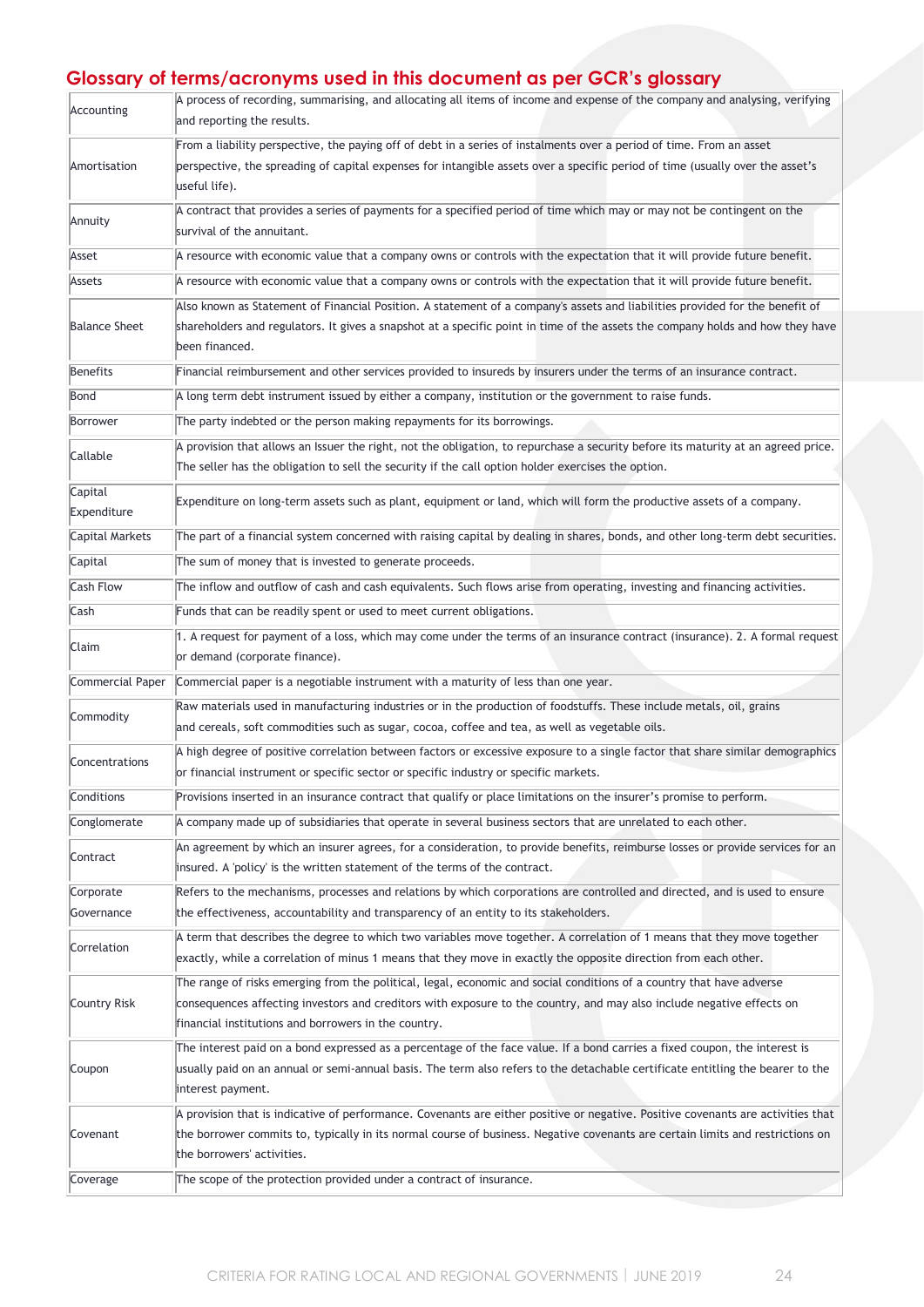| <b>Credit Rating</b>     | An opinion regarding the creditworthiness of an entity, a security or financial instrument, or an issuer of securities or<br>financial instruments, using an established and defined ranking system of rating categories.                                                                                                                                                                                                                             |
|--------------------------|-------------------------------------------------------------------------------------------------------------------------------------------------------------------------------------------------------------------------------------------------------------------------------------------------------------------------------------------------------------------------------------------------------------------------------------------------------|
| Credit Risk              | The possibility that a bond issuer or any other borrowers (including debtors/creditors) will default and fail to pay<br>the principal and interest when due.                                                                                                                                                                                                                                                                                          |
| Credit                   | A contractual agreement in which a borrower receives something of value now, and agrees to repay the lender at some date<br>in the future, generally with interest. The term also refers to the borrowing capacity of an individual or company                                                                                                                                                                                                        |
| Creditor                 | A credit provider that is owed debt obligations by a debtor.                                                                                                                                                                                                                                                                                                                                                                                          |
| Creditworthiness         | An assessment of a debtor's ability to meet debt obligations.                                                                                                                                                                                                                                                                                                                                                                                         |
| <b>Currency Risk</b>     | The potential for losses arising from adverse movements in exchange rates.                                                                                                                                                                                                                                                                                                                                                                            |
| Debt Service<br>Coverage | Measures the ratio of cash available for debt servicing to interest, principal and lease payments.                                                                                                                                                                                                                                                                                                                                                    |
| Debt                     | An obligation to repay a sum of money. More specifically, it is funds passed from a creditor to a debtor in exchange<br>for interest and a commitment to repay the principal in full on a specified date or over a specified period.                                                                                                                                                                                                                  |
| Debtor                   | The party indebted or the person making repayments for its borrowings.                                                                                                                                                                                                                                                                                                                                                                                |
| Default Risk             | The probability or likelihood that a borrower or issuer will not meet its debt obligations. Credit Risk can further be separated<br>between current credit risk (immediate) and potential credit risk (deferred).                                                                                                                                                                                                                                     |
| Default                  | A default occurs when: 1.) The Borrower is unable to repay its debt obligations in full; 2.) A credit-loss event such as charge-<br>off, specific provision or distressed restructuring involving the forgiveness or postponement of obligations; 3.) The borrower is<br>past due more than X days on any debt obligations as defined in the transaction documents; 4.) The obligor has filed for<br>bankruptcy or similar protection from creditors. |
| Derivative               | A financial instrument that offers a return based on the return of another underlying asset.                                                                                                                                                                                                                                                                                                                                                          |
| Distribution<br>Channel  | The method utilised by the insurance company to sell its products to policyholders.                                                                                                                                                                                                                                                                                                                                                                   |
| Diversification          | Spreading risk by constructing a portfolio that contains different exposures whose returns are relatively uncorrelated. The<br>term also refers to companies which move into markets or products that bear little relation to ones they already operate in.                                                                                                                                                                                           |
| Dividend                 | The portion of a company's after-tax earnings that is distributed to shareholders.                                                                                                                                                                                                                                                                                                                                                                    |
| Downstream               | Downstream refers to the processing of raw materials into a product required by end users and consumers.                                                                                                                                                                                                                                                                                                                                              |
| Environment              | The surroundings or conditions in which an entity operates (Economic, Financial, Natural).                                                                                                                                                                                                                                                                                                                                                            |
| Equity                   | Equity is the holding or stake that shareholders have in a company. Equity capital is raised by the issue of new shares or by<br>retaining profit.                                                                                                                                                                                                                                                                                                    |
| Exchange Rate            | The value of one country's currency expressed in terms of another.                                                                                                                                                                                                                                                                                                                                                                                    |
| Experience               | A term used to describe the relationship, usually expressed as a percent or ratio, of premiums to claims for a plan, coverage,<br>or benefits for a stated time period.                                                                                                                                                                                                                                                                               |
| Exposure                 | Exposure is the amount of risk the holder of an asset or security is faced with as a consequence of holding the security or<br>asset. For a company, its exposure may relate to a particular product class or customer grouping. Exposure may also arise<br>from an overreliance on one source of funding. In insurance, it refers to an individual or company's vulnerability to various<br>risks                                                    |
| <b>Fair Value</b>        | The fair value of a security, an asset or a company is the rational view of its worth. It may be different from cost or market<br>value.                                                                                                                                                                                                                                                                                                              |
| Financial<br>Flexibility | The company's ability to access additional sources of capital funding.                                                                                                                                                                                                                                                                                                                                                                                |
| Financial<br>Institution | An entity that focuses on dealing with financial transactions, such as investments, loans and deposits.                                                                                                                                                                                                                                                                                                                                               |
| Fix                      | The setting of a currency or commodity price for trade at a future date.                                                                                                                                                                                                                                                                                                                                                                              |
| <b>Fixed Assets</b>      | Assets of a company that will be used or held for longer than a year. They include tangible assets, such as land and<br>equipment, stake in subsidiaries and other investments, as well as intangible assets such as goodwill, information<br>technology or a company's logo and brand.                                                                                                                                                               |
| <b>Fixed Costs</b>       | Company costs such as rent, administrative overheads and depreciation, which do not vary with the level of production<br>or sales.                                                                                                                                                                                                                                                                                                                    |
| Forecast                 | A calculation or estimate of future financial events.                                                                                                                                                                                                                                                                                                                                                                                                 |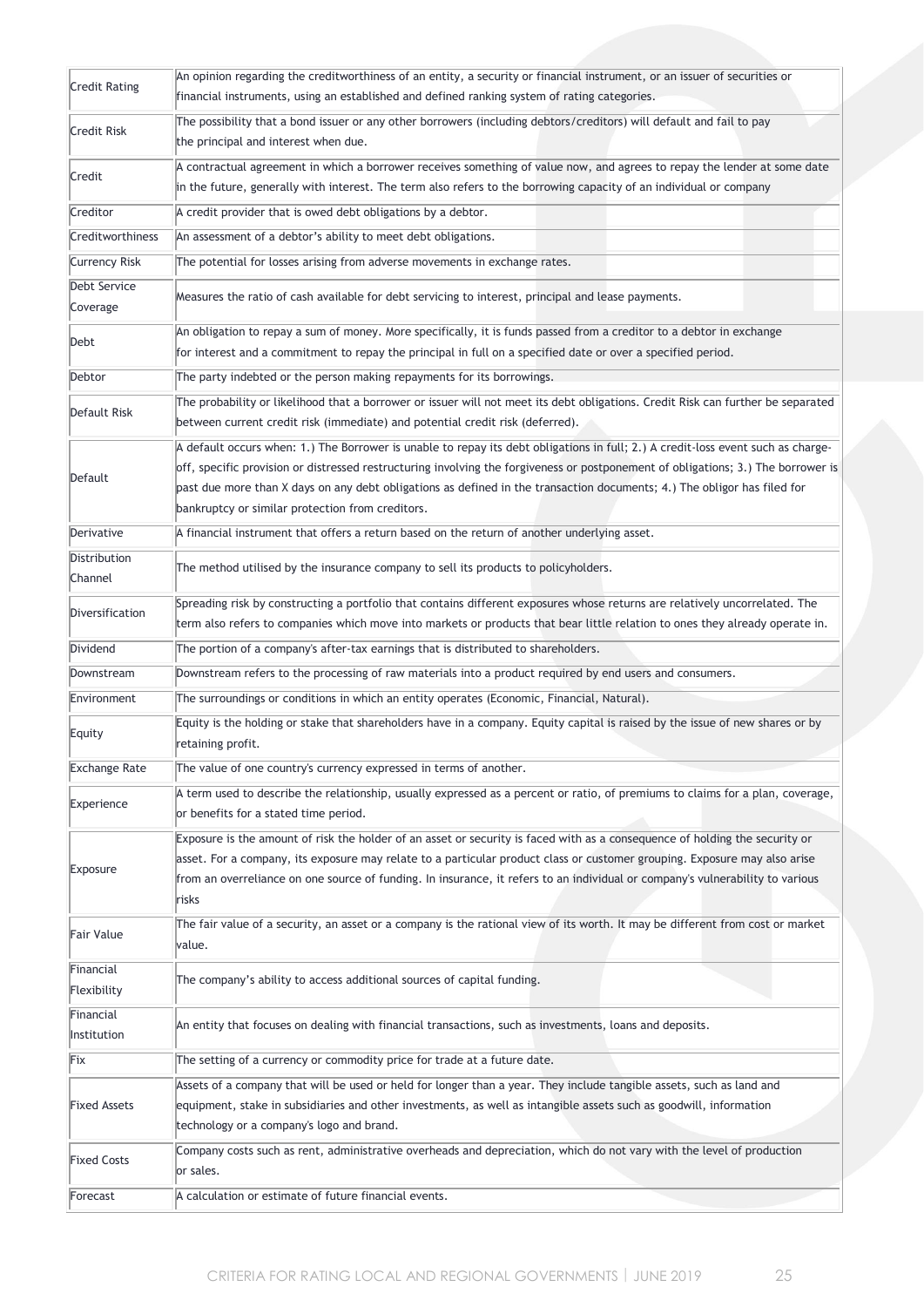| Gearing                        | Gearing (or leverage) refers to the extent to which a company is funded by debt and can be calculated by dividing its debt<br>by shareholders' funds or by EBITDA.                                                                                                                                                                                                                                                                                                                                                                        |
|--------------------------------|-------------------------------------------------------------------------------------------------------------------------------------------------------------------------------------------------------------------------------------------------------------------------------------------------------------------------------------------------------------------------------------------------------------------------------------------------------------------------------------------------------------------------------------------|
| Going Concern                  | An accounting convention that assumes a company will continue to exist and trade normally for the foreseeable future. In<br>practice this is likely to mean at least for the next 12 months.                                                                                                                                                                                                                                                                                                                                              |
| Guarantee                      | An undertaking in writing by one person (the guarantor) given to another, usually a bank (the creditor) to be answerable for<br>the debt of a third person (the debtor) to the creditor, upon default of the debtor.                                                                                                                                                                                                                                                                                                                      |
| Haircut                        | The percentage by which the market value of an asset is reduced. The size of the haircut reflects the expected ease of selling<br>the asset and the likely reduction necessary to realised value relative to the fair value.                                                                                                                                                                                                                                                                                                              |
| Hedge                          | A form of risk management aimed at mitigating financial loss or other adverse circumstances. May include taking an offsetting<br>position in addition to an existing position. The correlation between the existing and offsetting position is negative.                                                                                                                                                                                                                                                                                  |
| Hedging                        | The act of managing risk, aimed at mitigating financial loss or other adverse circumstances. May include taking an offsetting<br>position in addition to an existing position. The correlation between the existing and offsetting position is negative.                                                                                                                                                                                                                                                                                  |
| Hybrid                         | A form of security that has characteristics of various types of transaction or product.                                                                                                                                                                                                                                                                                                                                                                                                                                                   |
| Impairment                     | Reduction in the value of an asset because the asset is no longer expected to generate the same benefits, as determined by<br>the company through periodic assessments.                                                                                                                                                                                                                                                                                                                                                                   |
| Income                         | Money received, especially on a regular basis, for work or through investments.                                                                                                                                                                                                                                                                                                                                                                                                                                                           |
| Insolvency                     | When an entity's liabilities exceed its assets.                                                                                                                                                                                                                                                                                                                                                                                                                                                                                           |
| Intangible Assets              | The non-physical assets of a company such as trademarks, patents, copyright, information systems and goodwill.                                                                                                                                                                                                                                                                                                                                                                                                                            |
| Interest Cover                 | Interest cover is a measure of a company's interest payments relative to its profits. It is calculated by dividing a<br>company's operating profit by its interest payments for a given period.                                                                                                                                                                                                                                                                                                                                           |
| Interest                       | Scheduled payments made to a creditor in return for the use of borrowed money. The size of the payments will be<br>determined by the interest rate, the amount borrowed or principal and the duration of the loan.                                                                                                                                                                                                                                                                                                                        |
| International Scale<br>Rating. | An opinion of creditworthiness relative to a global pool of issuers and issues.                                                                                                                                                                                                                                                                                                                                                                                                                                                           |
| Issuer                         | The party indebted or the person making repayments for its borrowings.                                                                                                                                                                                                                                                                                                                                                                                                                                                                    |
| Junior                         | A security that has a lower repayment priority than senior securities.                                                                                                                                                                                                                                                                                                                                                                                                                                                                    |
| Lease                          | Conveyance of land, buildings, equipment or other assets from one person (lessor) to another (lessee) for a specific period of<br>time for monetary or other consideration, usually in the form of rent.                                                                                                                                                                                                                                                                                                                                  |
| Leverage                       | With regard to corporate analysis, leverage (or gearing) refers to the extent to which a company is funded by debt.                                                                                                                                                                                                                                                                                                                                                                                                                       |
| Liabilities                    | All financial claims, debts or potential losses incurred by an individual or an organisation.                                                                                                                                                                                                                                                                                                                                                                                                                                             |
| Liquid Assets                  | Assets, generally of a short term, that can be converted into cash.                                                                                                                                                                                                                                                                                                                                                                                                                                                                       |
| Liquidation                    | Liquidation is the process by which a company is wound up and its assets distributed. It can be either compulsory or<br>voluntary. It can also refer to the selling of securities or the closing out of a long or short market position.                                                                                                                                                                                                                                                                                                  |
| Liquidity Risk                 | The risk that a company may not be able to meet its financial obligations or other operational cash requirements due to an<br>inability to timeously realise cash from its assets. Regarding securities, the risk that a financial instrument cannot be traded                                                                                                                                                                                                                                                                            |
|                                | at its market price due to the size, structure or efficiency of the market.                                                                                                                                                                                                                                                                                                                                                                                                                                                               |
| Liquidity                      | The speed at which assets can be converted to cash. It can also refer to the ability of a company to service its debt<br>obligations due to the presence of liquid assets such as cash and its equivalents. Market liquidity refers to the ease with<br>which a security can be bought or sold quickly and in large volumes without substantially affecting the market price.                                                                                                                                                             |
| Loan                           | A sum of money borrowed by a debtor that is expected to be paid back with interest to the creditor. A debt instrument where<br>immovable property is the collateral for the loan. A mortgage gives the lender a right to take possession of the property if the<br>borrower fails to repay the loan. Registration is a prerequisite for the existence of any mortgage loan. A mortgage can be<br>registered over either a corporeal or incorporeal property, even if it does not belong to the mortgagee. Also called a<br>Mortgage bond. |
| Long-Term Rating               | A long term rating reflects an issuer's ability to meet its financial obligations over the following three to five year period,<br>including interest payments and debt redemptions. This encompasses an evaluation of the organisation's current financial                                                                                                                                                                                                                                                                               |
|                                | position, as well as how the position may change in the future with regard to meeting longer term financial obligations.                                                                                                                                                                                                                                                                                                                                                                                                                  |
| Long-Term                      | Not current; ordinarily more than one year.                                                                                                                                                                                                                                                                                                                                                                                                                                                                                               |
| Loss<br>Margin                 | 1. A tangible or intangible, financial or non-financial loss of economic value. 2. The happening of the event for which<br>insurance pays (insurance).<br>A term whose meaning depends on the context. In the widest sense, it means the difference between two values.                                                                                                                                                                                                                                                                   |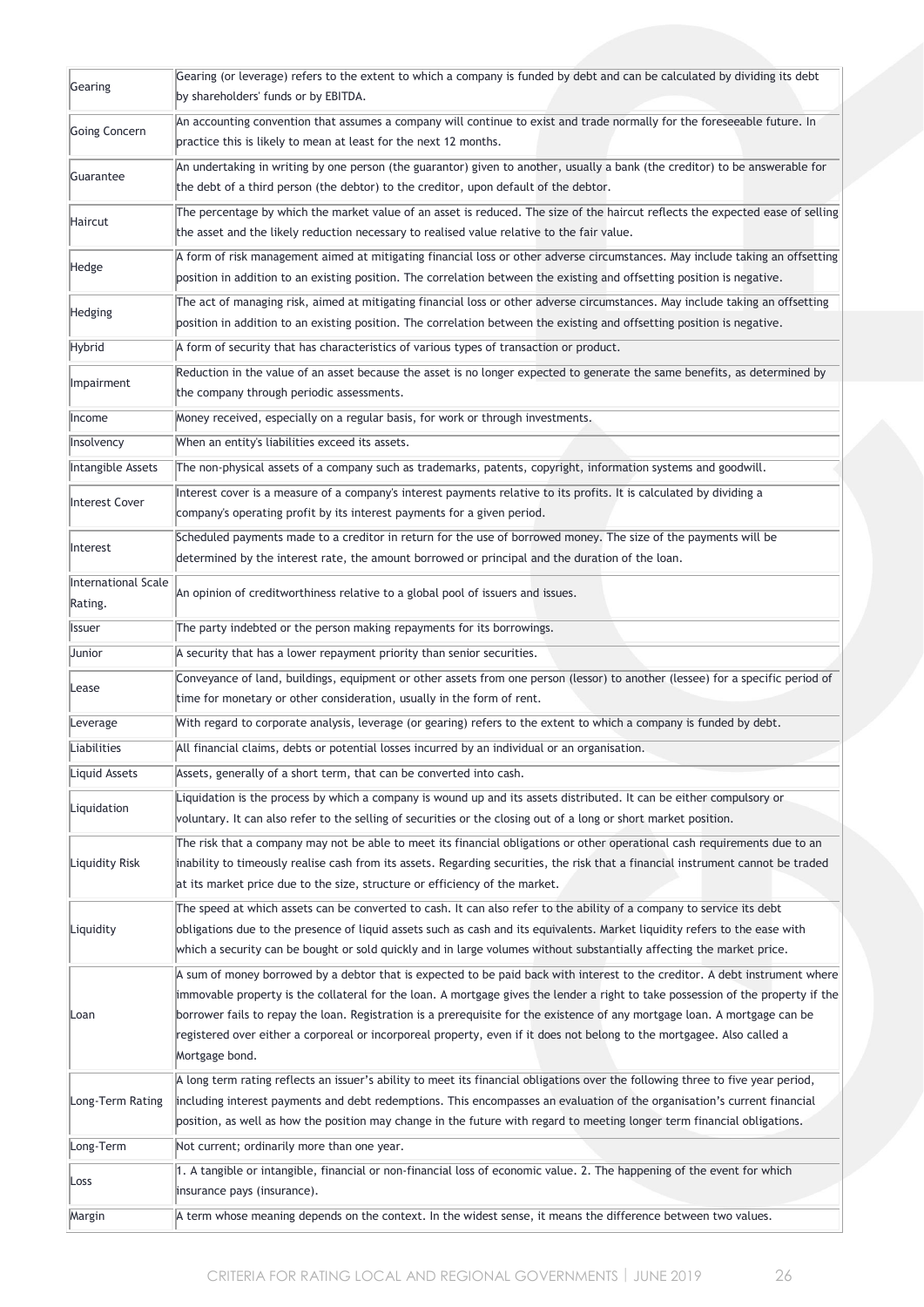| Market                   | An assessment of the property value, with the value being compared to similar properties in the area.                           |
|--------------------------|---------------------------------------------------------------------------------------------------------------------------------|
| Maturity                 | The length of time between the issue of a bond or other security and the date on which it becomes payable in full.              |
| National Scale           |                                                                                                                                 |
| Rating                   | National scale ratings measure creditworthiness relative to issuers and issues within one country.                              |
| Notching                 | A movement in ratings.                                                                                                          |
| Obligation               | The title given to the legal relationship that exists between parties to an agreement when they acquire personal rights         |
|                          | against each other for entitlement to perform.                                                                                  |
| <b>Off Balance Sheet</b> | Off balance sheet items are assets or liabilities that are not shown on a company's balance sheet. They are usually referred to |
|                          | in the notes to a company's accounts.                                                                                           |
| <b>Offset</b>            | A right (Right of Offset) to set liabilities against assets in any dispute over claims.                                         |
| <b>Operating Cash</b>    | A company's net cash position over a given period, i.e. money received from customers minus payments to suppliers and staff,    |
| Flow                     | administration expenses, interest payments and taxes.                                                                           |
| <b>Operating Lease</b>   | A lease where the risk and reward is not transferred.                                                                           |
| <b>Operating Profit</b>  | Profits from a company's ordinary revenue-producing activities, calculated before taxes and interest costs.                     |
| Option                   | An option gives the buyer or holder the right, but not the obligation, to buy or sell an underlying financial asset at a pre-   |
|                          | determined price.                                                                                                               |
| Performing               | An obligation that performs according to its contractual obligations.                                                           |
| Pledge                   | An asset or right delivered as security for the payment of a debt or fulfilment of a promise, and subject to forfeiture on      |
|                          | failure to pay or fulfil the promise.                                                                                           |
| Policy                   | The legal document issued by the company to the policyholder, which outlines the conditions and terms of the insurance.         |
|                          | Preference or preferred shares entitle a holder to a first claim on any dividend paid by the company before payment is made     |
| Preference Share         | on ordinary shares. Such dividends are normally linked to an interest rate and not determined by company profits. Preference    |
|                          | shares are normally repayable at par value in the event of liquidation. They do not usually carry voting or pre-emptive rights. |
|                          | Preference shares can be redeemable or perpetual.                                                                               |
| Preference Shares        | A source of long-term equity funding that has no voting rights and higher pay-out priority than common shares.                  |
| Pricing                  | A process of determining the price of a debt security.                                                                          |
| Principal                | The total amount borrowed or lent, e.g. the face value of a bond, excluding interest.                                           |
| Private                  | An issuance of securities without market participation, however, with a select few investors. Placed on a private basis and     |
|                          | not in the open market.                                                                                                         |
| Property                 | Movable or immovable asset.                                                                                                     |
| Ranking                  | A priority applied to obligations in order of seniority.                                                                        |
| <b>Real Estate</b>       | A REIT is a company that owns or finances income-producing real estate. REITs are subject to special tax considerations and     |
| <b>Investment Trust</b>  | generally pay out all of their taxable income as distributions to shareholders.                                                 |
| <b>Real Estate</b>       | Property that consists of land and / or buildings.                                                                              |
| Redemption               | The repurchase of a bond at maturity by the issuer.                                                                             |
| Refinance                | The issue of new debt to replace maturing debt. New debt may be provided by existing or new lenders, with a new set of          |
|                          | terms in place.                                                                                                                 |
| Refinancing              | The issue of new debt to replace maturing debt. New debt may be provided by existing or new lenders, with a new set of          |
|                          | terms in place.                                                                                                                 |
| Rent                     | Payment from a lessee to the lessor for the temporary use of an asset.                                                          |
| Repayment                | Payment made to honour obligations in regards to a credit agreement in the following credited order: 3.) Satisfy the due or     |
|                          | unpaid interest charges; 4.) Satisfy the due or unpaid fees or charges; and 5.) To reduce the amount of the principal debt.     |
|                          | (1) An amount representing actual or potential liabilities kept by an insurer to cover debts to policyholders. (2) An amount    |
| Reserve                  | allocated for a special purpose. Note that a reserve is usually a liability and not an extra fund. On occasion a reserve may be |
|                          | an asset, such as a reserve for taxes not yet due.                                                                              |
| Risk                     | The chance of future uncertainty (i.e. deviation from expected earnings or an expected outcome) that will have an impact on     |
|                          | objectives.                                                                                                                     |
| Secured Debt             | Debt backed with or secured by collateral to reduce lending risk and thus the interest rate charged.                            |
| Security                 | One of various instruments used in the capital market to raise funds.                                                           |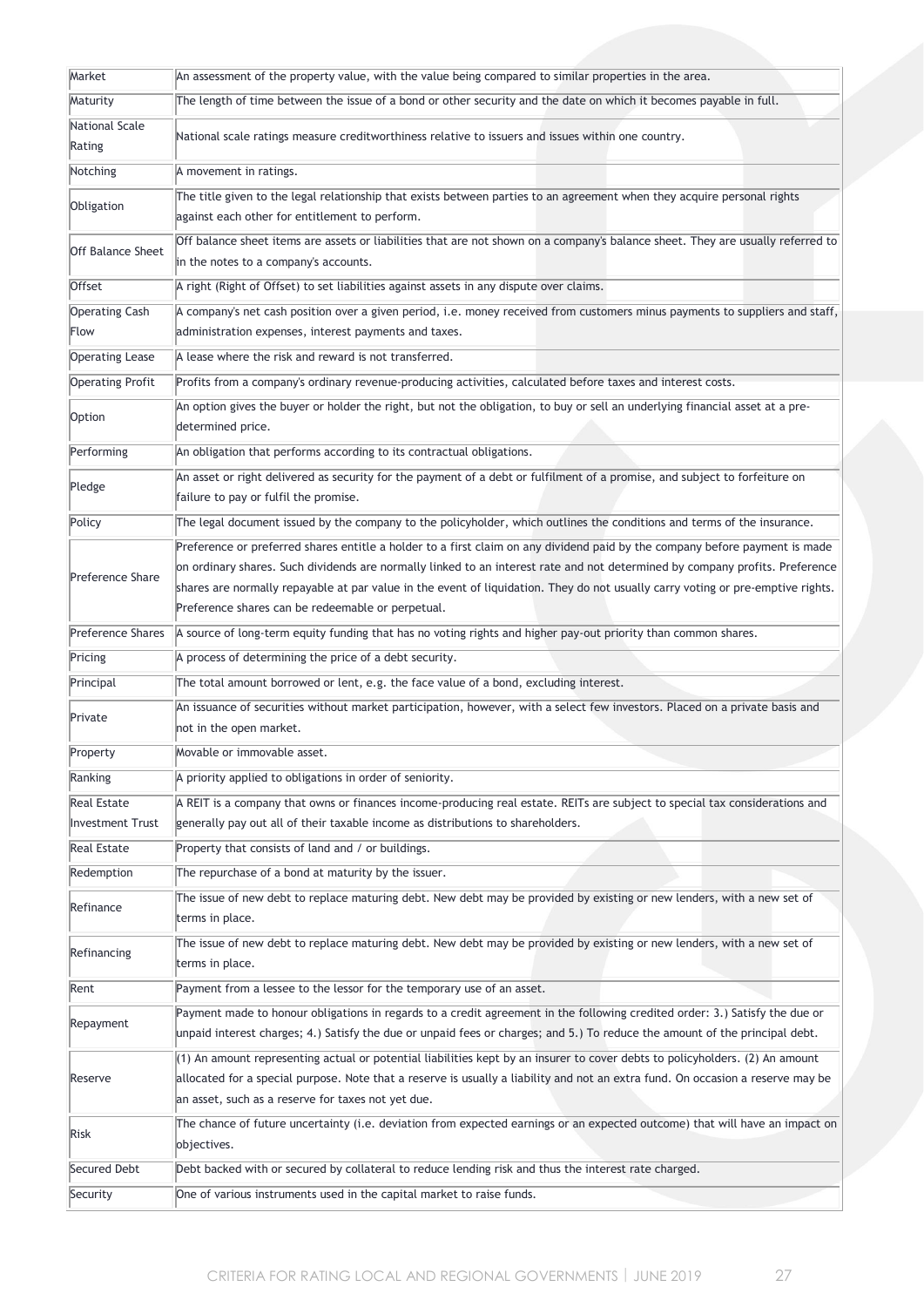| Senior Unsecured<br>Debt | Securities that have priority ahead of all other unsecured or subordinated debt for payment in the event of default.                                                                                                    |
|--------------------------|-------------------------------------------------------------------------------------------------------------------------------------------------------------------------------------------------------------------------|
| Senior                   | A security that has a higher repayment priority than junior securities.                                                                                                                                                 |
| Servicing                | The calculation of interest and repayments, collection of repayments, advancing of loans, foreclose procedures, maintaining<br>records and seeing that the proceeds of each loan are passed on to the respective party. |
| Shareholder              | An individual, entity or financial institution that holds shares or stock in an organisation or company.                                                                                                                |
| Short Term               | Current; ordinarily less than one year.                                                                                                                                                                                 |
| Statutory                | Required by or having to do with law or statute.                                                                                                                                                                        |
|                          | Subordinated Debt Debt that in the event of a default is repaid only after senior obligations have been repaid. It is higher risk than senior debt.                                                                     |
| <b>Total Risk</b>        | Both systematic and unsystematic risks.                                                                                                                                                                                 |
| Trust                    | A third party that acts in the best interest of another party, according to the trust deed, usually the investors. Owner of a<br>securitisation vehicle that acts in the best interest of the Noteholders.              |
| Unsecured Claim          | Debt securities that have no collateral.                                                                                                                                                                                |
| Upstream                 | A term referring to the exploration and extraction of a commodity, in contrast with the downstream manufacturing and<br>processing.                                                                                     |
| Valuation                | An assessment of the property value, with the value being compared to similar properties in the area.                                                                                                                   |
| <b>Weighted Average</b>  | An average resulting from the multiplication of each component by a factor reflecting its importance or, relative size to a<br>pool of assets or liabilities.                                                           |
| Weighted                 | The weight that a single obligation has in relation to the aggregated pool of obligations. For example, a single mortgage<br>principal balance divided by the aggregated mortgage pool principal balance.               |
| <b>Working Capital</b>   | Working capital usually refers to the resources that a company uses to finance day-to-day operations. Changes in working<br>capital are assessed to explain movements in debt and cash balances.                        |